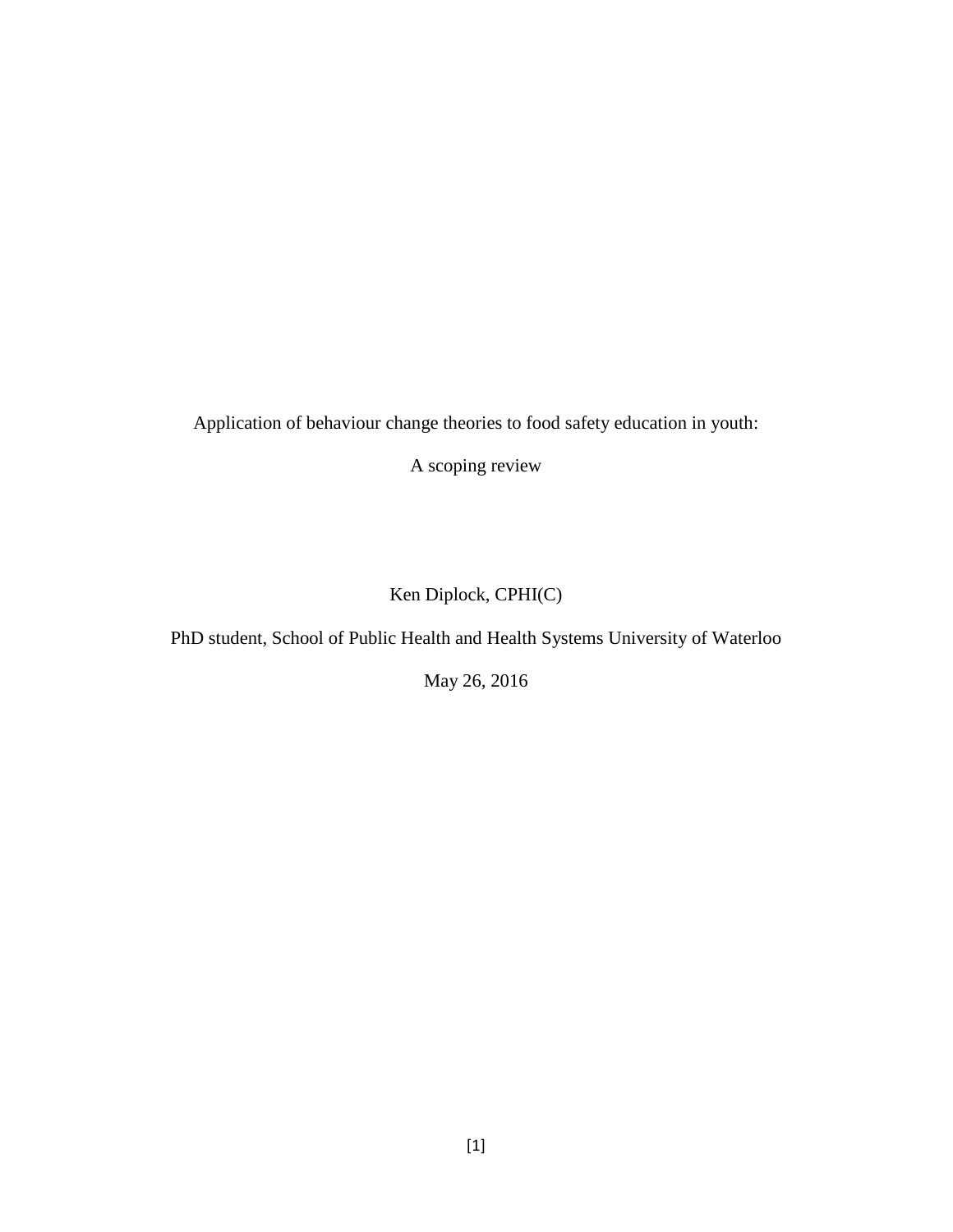#### **Summary**

- Youth are a key target audience for food safety education given their poor food safety knowledge, lack of food handling experience, and increased risk taking.
- Psychosocial factors, namely, perceived behavioural control, intention, and self-efficacy, were identified as key constructs to consider when designing and delivering food safety education for youth.
- Barriers that could impact youths' adoption of safe food handling behaviours, include: perceived susceptibility (invincibility), perceived severity, time, inclination, and peer pressure (social norms).
- Food safety education should target age groups or stages of development pre-habit formation, providing the greatest opportunity to instill desired healthy behaviours.
- Future food safety studies should base intervention design and questionnaires on behaviour change theories, and use a randomized control design that includes observational data with pre-/post and post-post testing to evaluate interventions.
- Building food handler knowledge and skills should result in increased perceived behavioural control, self-efficacy, and intentions to handle food safely for youth.

[2]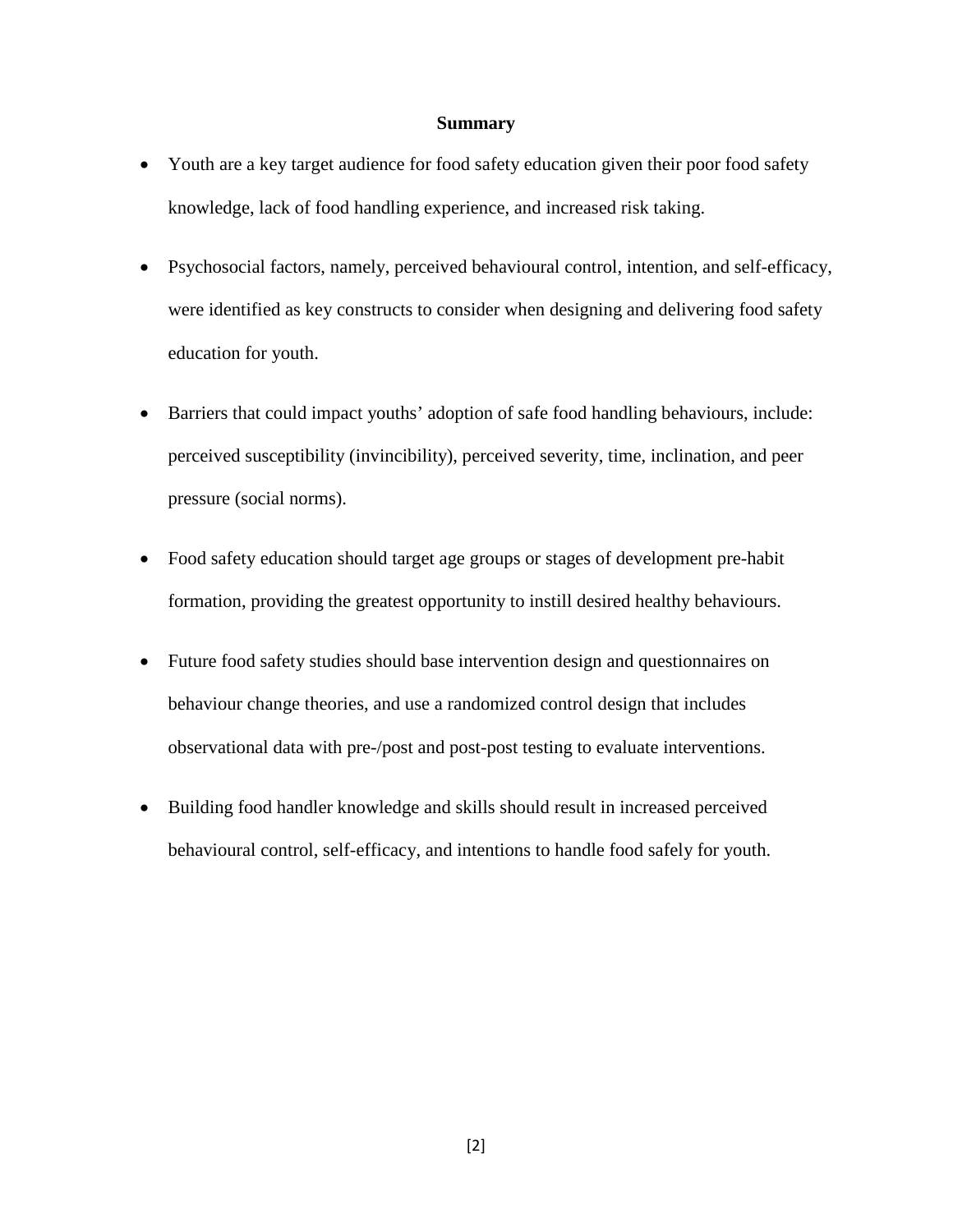Application of behaviour change theories to food safety education in youth:

## A scoping review

Youth are a demographic not typically emphasised in food safety education programs. Rather, food safety messages are typically directed at vulnerable populations (the elderly, caregivers of the very young, and those who are immunocompromised) as well as commercial food handlers. This is particularly worrisome given youths' emerging roles in food handling and preparation, future roles as caregivers for children and the elderly, and the fact that the food industry is one of the most common youth employment opportunities (1). Among food handlers and consumers, youth tend to engage in riskier food handling practices, with hypothesized reasons including lack of food safety education, food handling role models, and food handling experience (2). Youths' lower food safety education levels, lack of experience and increased risk taking make them highly susceptible to making themselves and others sick. Thus they represent a unique population for food safety education.

Food safety education is most effective when it targets changing behaviours linked to foodborne illnesses (3). Personal hygiene, adequate cooking, and avoiding cross-contamination are identified as the key food safety emphases for youth and consumer food safety education efforts (1, 3, 4, 5, 6). Food safety education interventions have resulted in improved knowledge and behaviour measures (4, 5, 6), stressing the need to explore the inclusion of behaviour change theories (BCT) in food safety education.

BCT have been successfully applied to numerous public health initiatives including: predictors of physical activity, healthy eating, and being smoke-free (7); healthy food choices (8); and reducing second hand smoke exposure (9). The application of BCT in food safety education is still emerging, for example on focussing on food safety education effects on food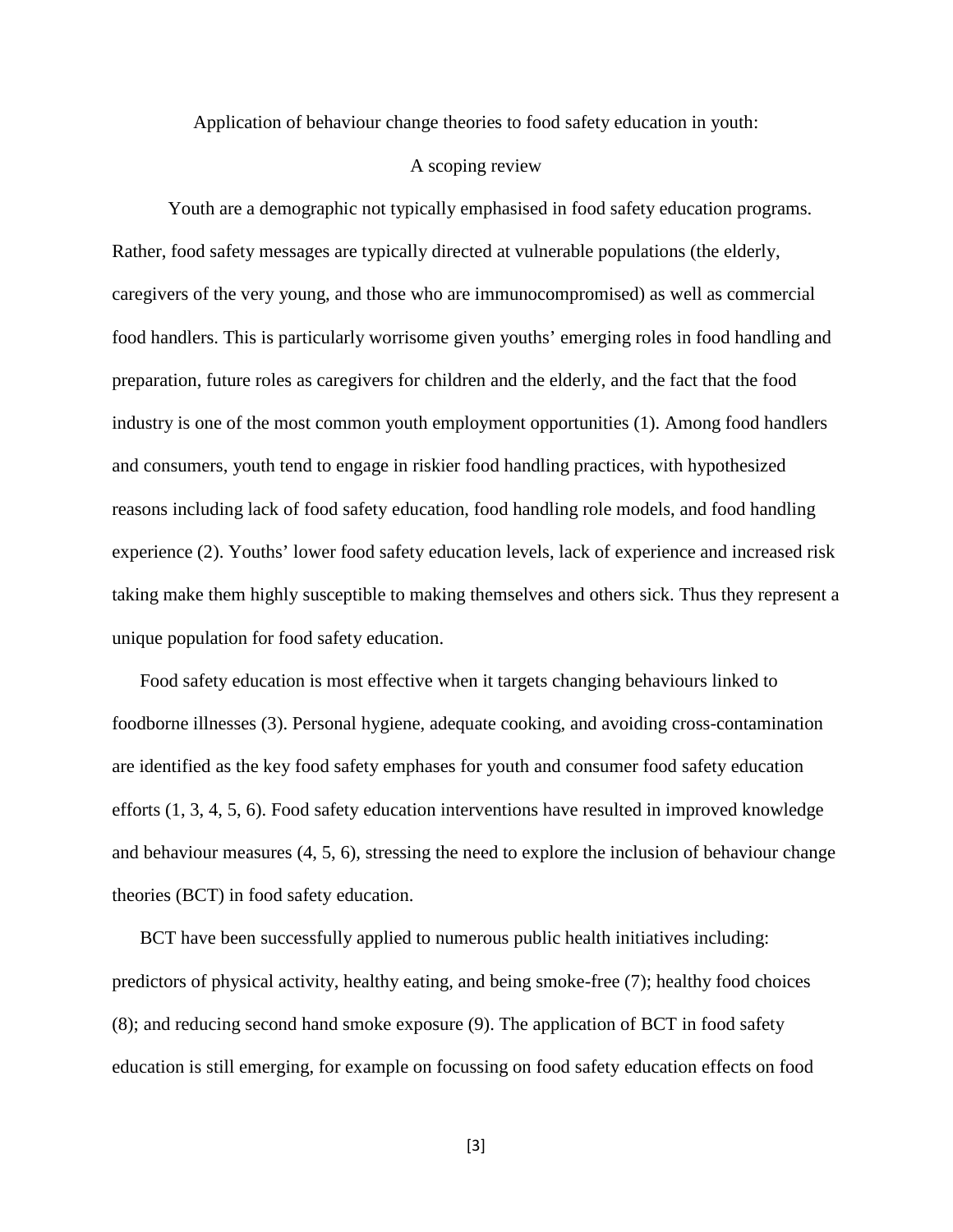choice behaviours (10), hand hygiene behaviour (11), and the effectiveness of food safety interventions based on the Theory of Planned Behaviour (TPB) (12). Given the successful application of BCT in a wide range of public health initiatives aimed at changing behaviours, exploring the application of BCT more broadly in food safety education efforts is needed to guide and potentially improve future public health efforts. This review used the Arksey and O'Malley scoping review framework (13, 14; Appendix A) to research the application of BCT to food safety education efforts in youth, focussing on theories that explain health behaviour at the individual level (Appendix B).

#### **Methods**

A literature search strategy was developed in consultation with a university research library liaison. Behaviour change, food safety, population, and intervention were identified as the concepts used to organize search terms (Appendix C). Pubmed, Embase, Medline, CINAHL, PsychInfo, and Google Scholar were systematically searched. Reference lists and cited sources from selected studies were scanned to identify further studies for inclusion.

Studies were included if they met the following criteria: focused on food safety education and behaviour or practice; target population of high school students, first and second year college/university students, or grade 7/8 students; linkage to a BCT; qualitative or quantitative measures of effectiveness and applicability; primary research studies, systematic reviews and meta-analysis; and published in English. Studies were also selected if they met all other criteria but did not identify a BCT.

#### **Results**

In total, thirteen studies met the inclusion criteria (Appendix D). Publication dates ranged from 2004 to 2012. No Canadian based studies were identified as part of the review. Studies

[4]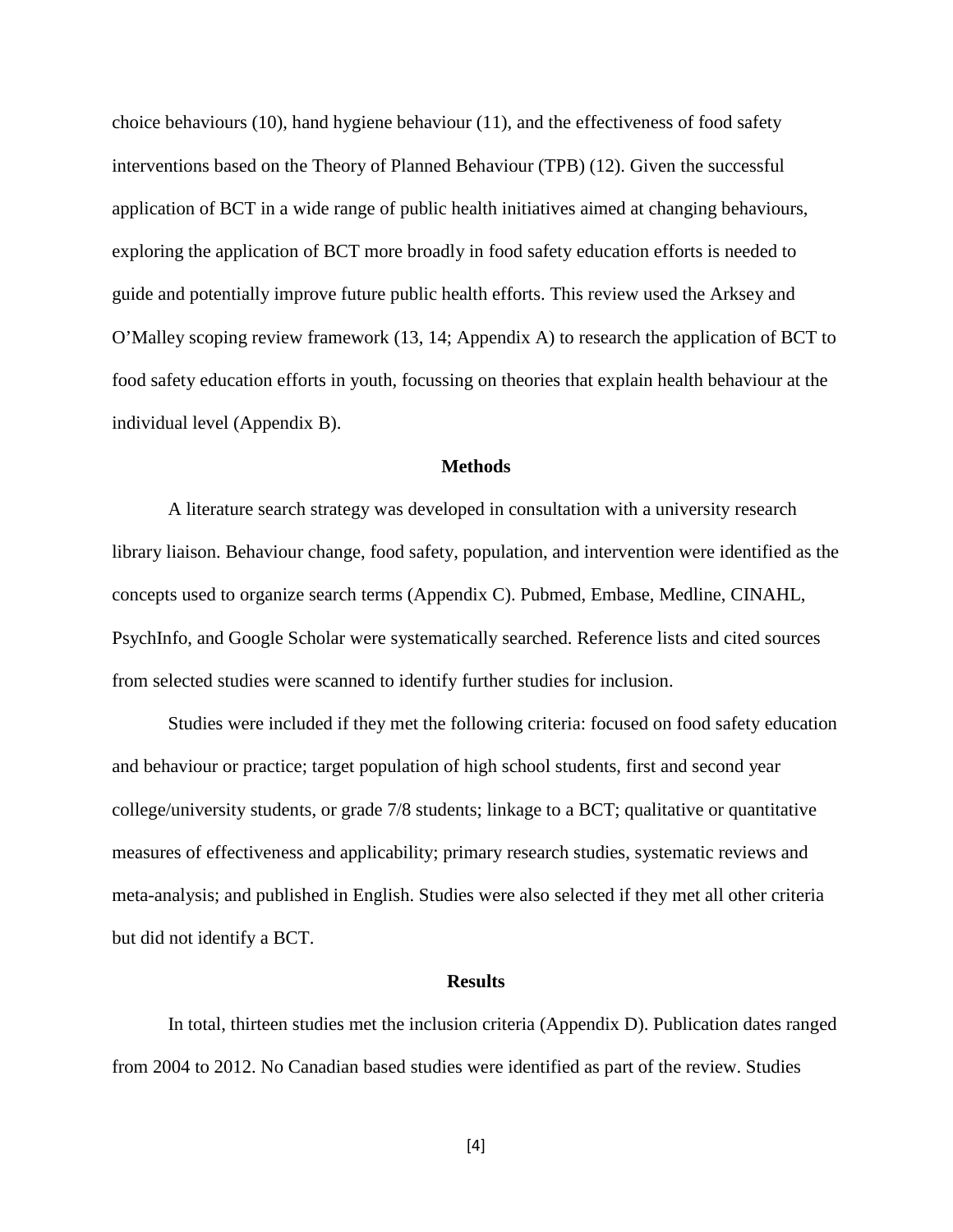included were from the United States, Australia, United Kingdom, and Asia (Japan and South Korea).

## *Behaviour change model and study design*

Twelve of the thirteen studies identified at least one BCT, with three studies identifying two or more theories in their design. Where more than one theory was indicated the studies were categorized by the predominant theory used in the measurement tools and evaluation. Five out of the thirteen studies included a food safety intervention in their design with pre and postintervention questionnaires (2, 5, 11, 12, 15, 16). Two of the studies used a prospective cohort design (17, 18), collecting demographic and baseline measurements at study onset and then collecting self-reported food behaviour practices one to four weeks later. The remaining six used a cross sectional study design, collecting food safety and behaviour measures through observations (12) focus groups (1) and self-reported questionnaires (2, 4, 5, 11, 15, 19, 20, 21).

Studies used four main BCTs: Theory of Planned Behaviour (TPB; 2, 12, 15, 17, 19; Appendix E), Transtheoreticial (stages of change) model of change (TMC; 4, 11, 20, 21; Appendix F), Health Belief Model (HBM; 1, 5; Appendix G), and the Health Action Process Approach (HAPA; 18; Appendix G). The HBM and HAPA studies are presented together due to similarities in psychosocial factors measured, namely: self-efficacy, susceptibility, vulnerability, and severity. One study did not indicate the use of a BCT (16). Post intervention, Brown  $\&$ Hermann (16) reported youth increased: hand washing before and after food handling, washing of fruits and vegetables, and using a clean knife and cutting board to prepare foods.

## *Theory of planned behaviour (TPB)*

TPB based studies measured the psychosocial factors, attitudes, subjective norm, perceived behavioural control (PBC), and intention. Two studies, (17, 19) expanded the TPB by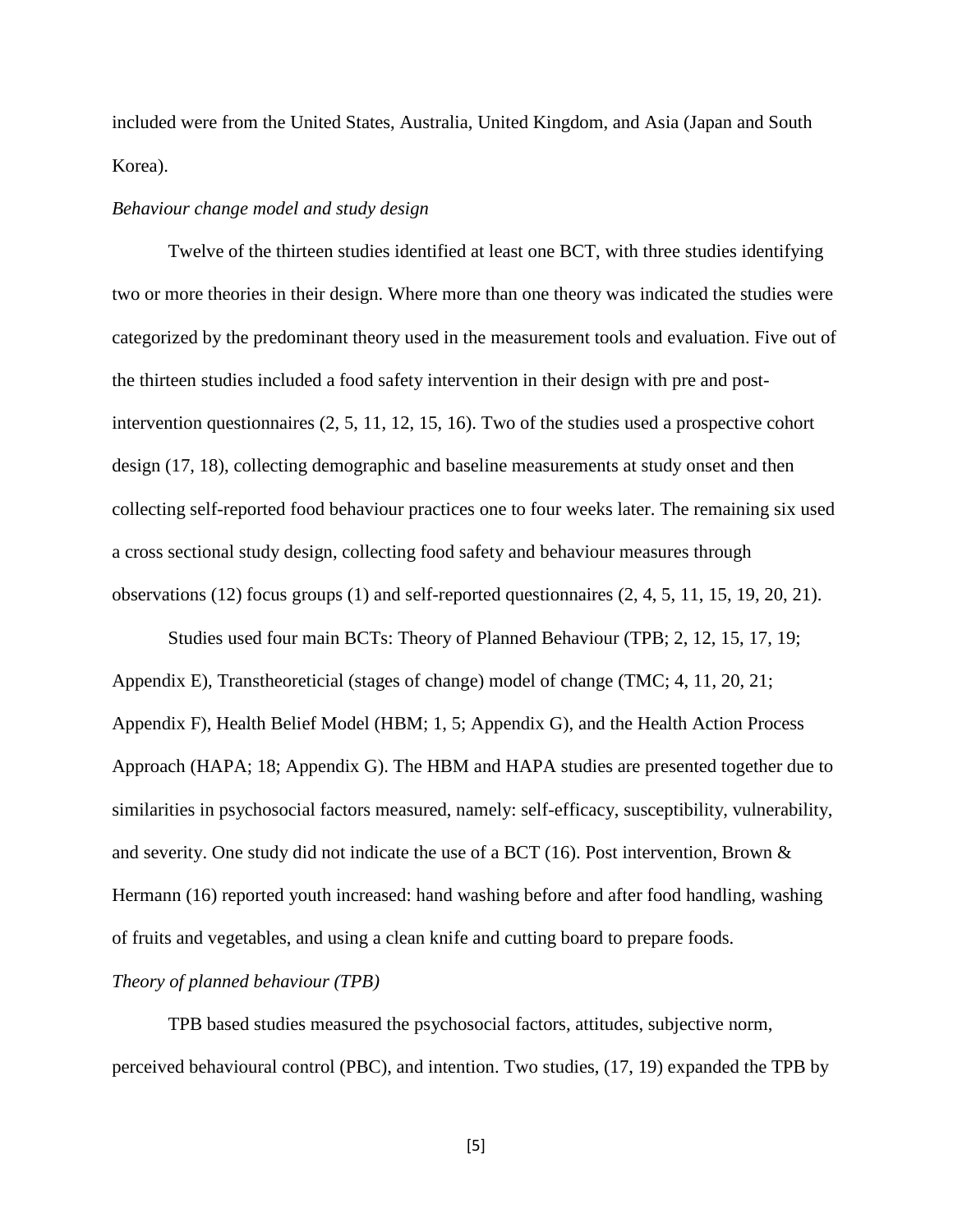including, risk perception and past behaviour, respectively. Four of the five studies based on the TPB were conducted by the same investigator. TPB factors (attitude, subjective norm, and PBC) significantly predicted 26 percent (12), 33 percent (15) and 66 percent (17) of college students' intention to prepare food hygienically. TBP with risk perception accounted for 60 percent of variance in safe food handling behaviour in Australian and UK high school students (19). *Transtheoretical (stages of change) model (TMC)*

Three of the four studies that used the TMC measured both stages of change and selfefficacy (4, 11, 21). Takeda et al. (20) measured stages of change as well as beliefs related to severity and susceptibility. Most of the youth in the TMC studies were in the pre-action stages (precontemplation, contemplation, or preparation). Kim et al. (11) reported a strong influence between self-efficacy and proper hand washing scores.

#### *Health Belief Model and Health Action Process Approach (HAPA)*

HAPA studies included many psychosocial factors, namely: self-efficacy, perceived susceptibility, perceived severity, perceived threat, barriers, benefits, and cues to action (1, 5, 18). Haapala & Probart (5) reported high student self-efficacy scores, and low perceived susceptibility scores. While Byrd-Bredbenner et al. (1) found students lacked confidence in their food-handling knowledge and skills (low self-efficacy) but felt susceptible to foodborne illnesses. According to Chow and Mullan (18), Risk awareness vulnerability, severity, outcome expectancies and action self-efficacy statistically significant in predicting intention (30.8 percent of variance); while subjective norm and social support accounted for an additional 12.6 percent of variance, with only subjective norms being significant. Past behaviour accounted for additional 10.9 percent of variance. Barriers identified included lack of knowledge and food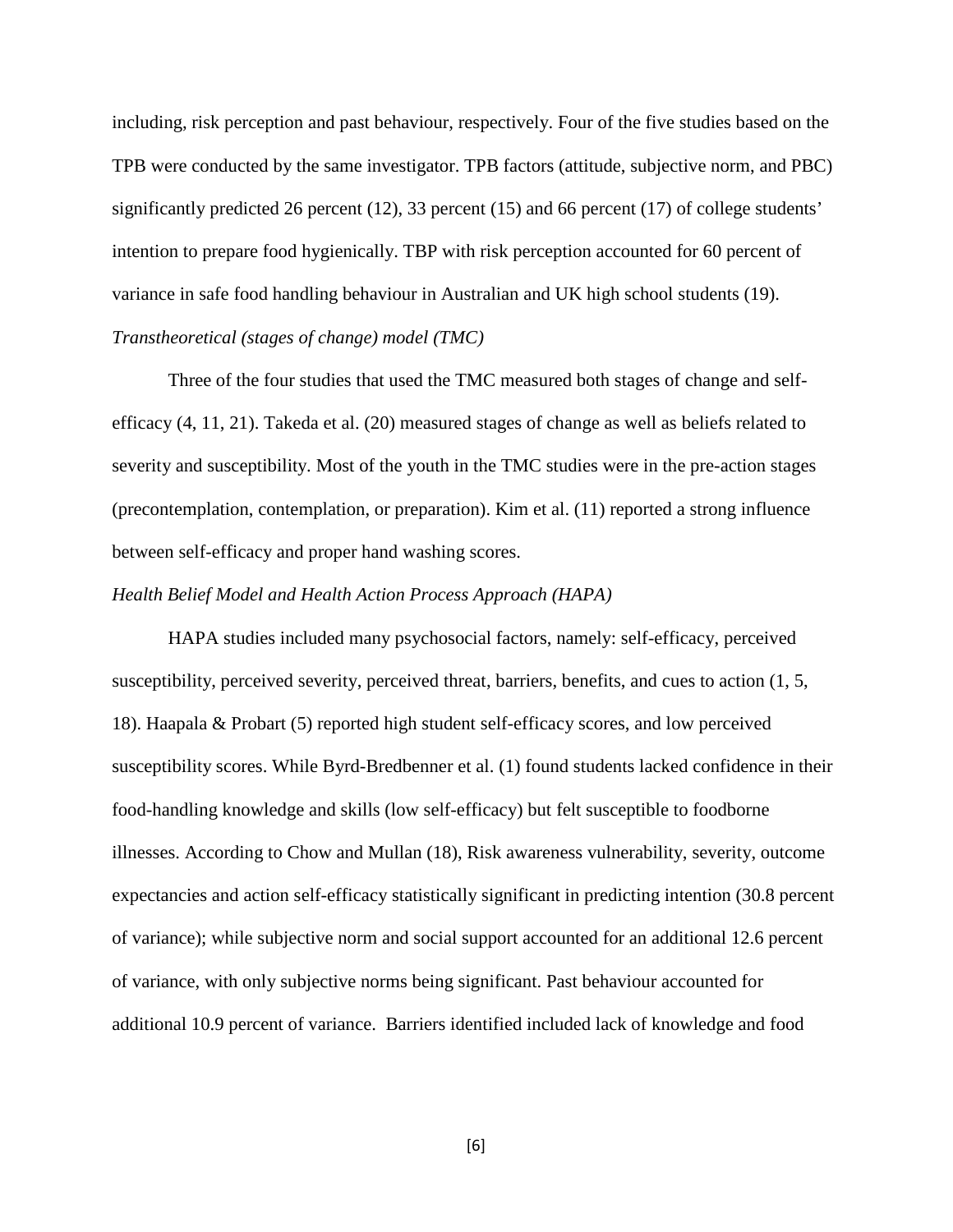handling experience, parents not present to act as role models, habits, lack of concern, and peer pressure (1).

## *Food Safety knowledge and experience*

Overall, youth had low to moderate food safety scores (2, 4, 5, 12, 21). Youth had limited food safety experience, either working in the food industry or through health and nutrition courses (4, 21). The majority of youth reported some food handling responsibilities at home (4, 5, 21).

### **Discussion**

The limited number of studies available and the variations in design, collection tools, and measurements made the Arksey and O'Malley (13) framework for scoping reviews an ideal methodology for conducting this review. The following is a summary of the reviewed literature and the identified gaps related to the application of BCT to food safety education in youth. Where appropriate research from other health issues has been used to fill in the gaps and strengthen the rationale for the inclusion of BCT in the development and evaluation of food safety education.

### *Theory of Planned Behaviour (TPB)*

The BCT constructs attitude, subjective norm, and PBC significantly predicted youths intentions to prepare food hygienically (12, 15, 17, 19). The TPB has been used to explain variations in youth intentions and behaviours in other health issues, including: healthy eating (7, 22, 23), and tobacco and alcohol use (24, 25). According to Moan & Rice (25), past behaviour and PBC intention interaction account for 35 percent of the variance in smoking behaviour. Astrom (22) report that the TBP model significantly predicts sugar consumption in adolescents, with TPB factors accounting for 58 percent of the behaviour intention. A review of the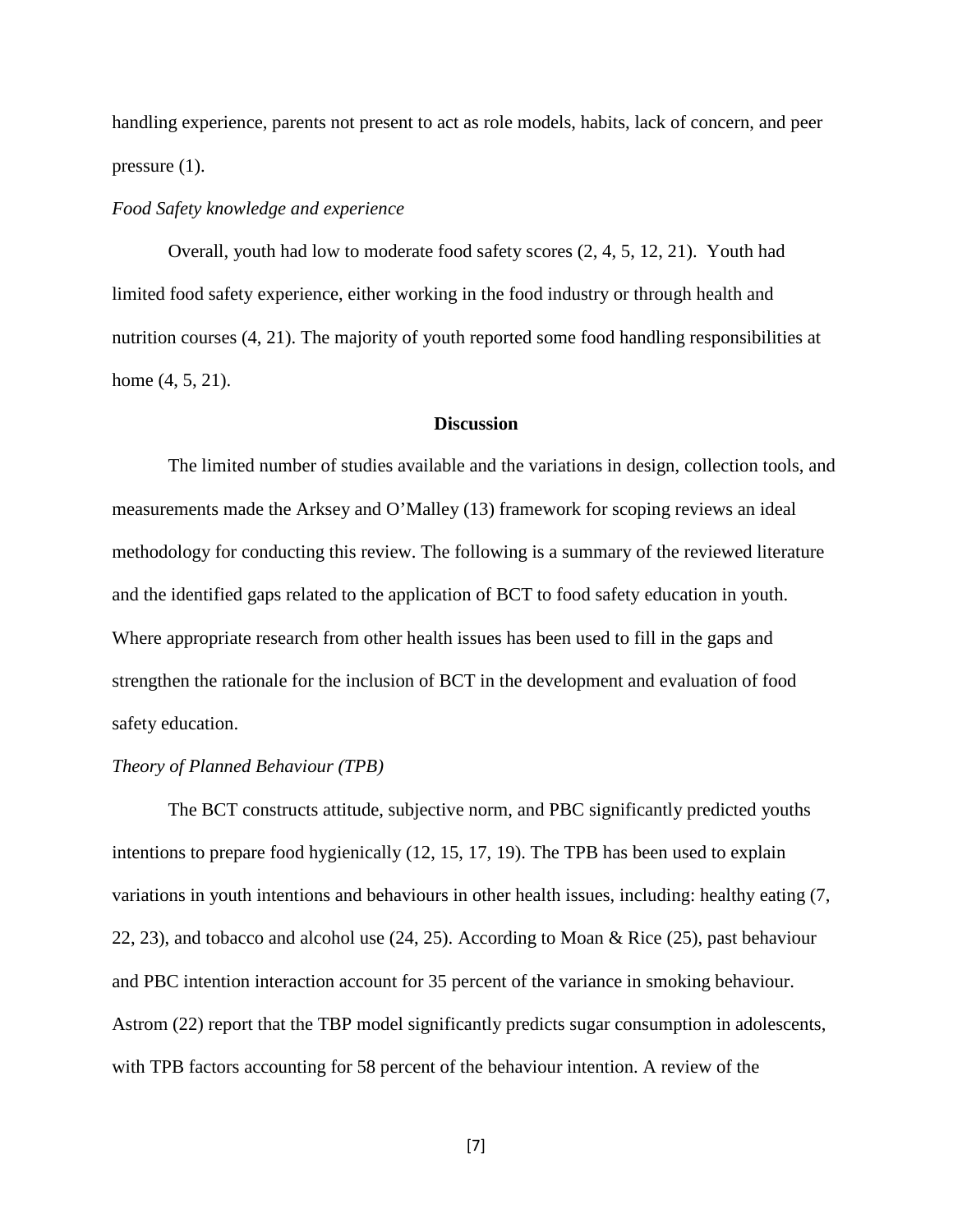application of TPB to health related behaviours finds that about a third of variance in behaviour can be explained by the combined effect of intention and PBC (23).

Moan and Rise (25), report past behaviour to be another important factor in determining youths' intentions and actions towards health behaviours. Wong and Mullan (26) found past behaviour to be the strongest predictor of future behaviour when looking at breakfast consumption in undergrads. Mullan and Wong (17) report that TPB with past behaviour predicted 69 percent of variance in intention to prepare food safely, highlight the need to consider the role of past behaviours and habit forming activities when designing health promotion campaigns. Ideally, campaigns would be targeted at age groups or stages of development pre-habit formation. This would give the greatest opportunity to instill desired healthy behaviours, rather than working to change non-desirable behaviours. Based on this notion, youth should be a primary target for food safety education. Youth are starting to take on food handling duties, including snack (5) and meal preparation, yet they tend not to be the primary meal preparer and have limited food safety experience (4, 21).

## *Transtheoretical (stages of change) model of change (TMC)*

The TMC has been shown to be a reliable method to investigate youth health behaviours including, exercise behaviour (27, 28), injury prevention (29), second-hand smoke exposure (9), consumption of carbonated beverages (30), and healthy eating and alcohol consumption (27). Buchanan & Coulson (30) found that as stage of change increases so does emphasis on positive aspects (increased confidence) versus the negatives (time involved) of the health behaviour. Precontemplators emphasize negative aspects of exercising while maintainers emphasize positive aspects. Buchanan & Coulson (30) also found that 55 percent of youth fit into pre-action stages. These findings are interesting and deserve exploration in relation to food safety education, as the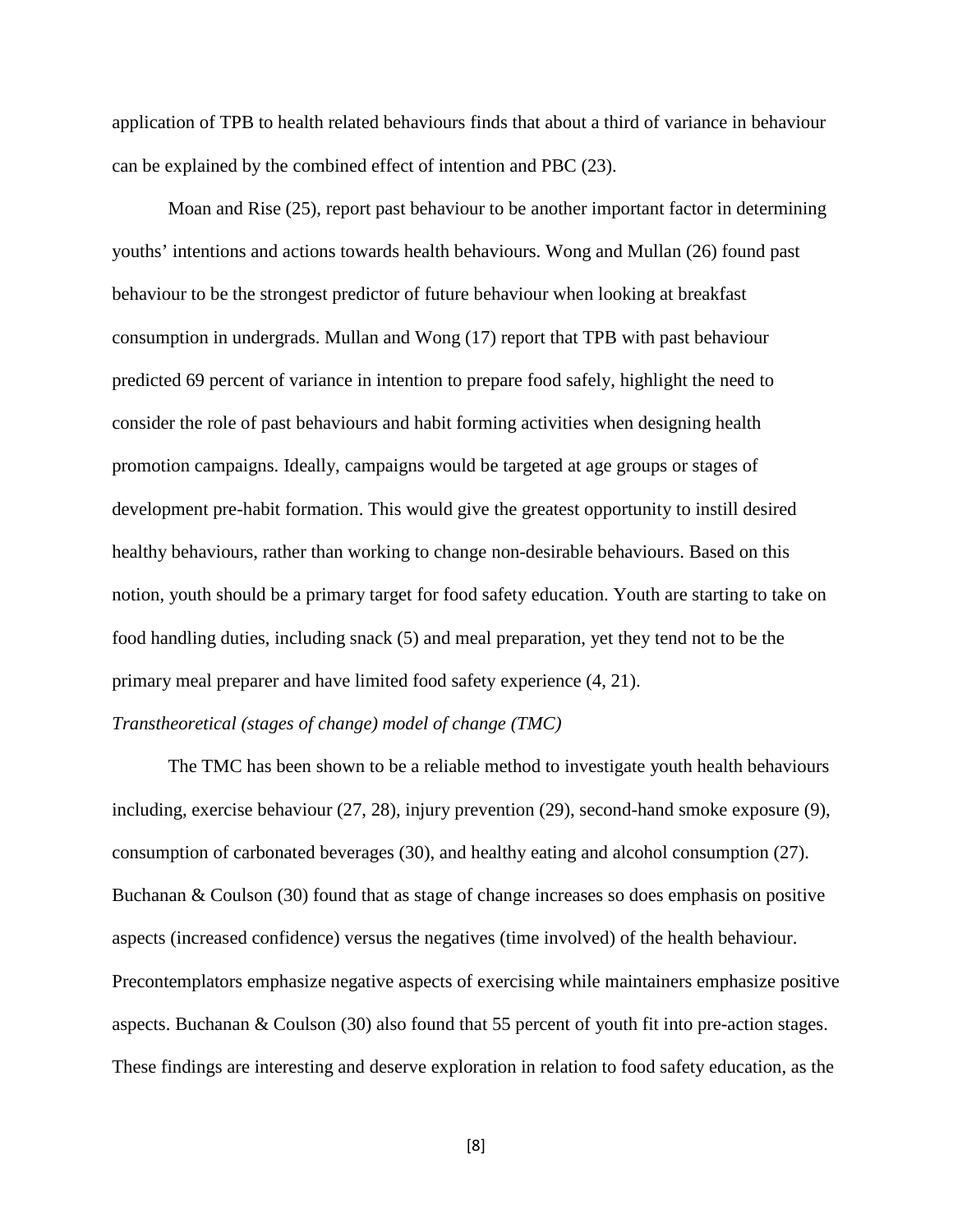majority of youth in the food safety studies were also in the pre-action stages (precontemplation, contemplation, and preparation). Youth food safety education should include strategies to combat perceived barriers and negative feelings towards safe food handling behaviours. Counteracting negative concepts will help move students from pre-action stages to action and maintenance. Building food handling knowledge and skills should increase self-efficacy as youth gain confidence in their ability to perform the recommended behaviours.

### *Health Belief Model (HBM) and Health Action Process Approach (HAPA)*

Self-efficacy is a key construct that appears across a number of food safety studies (1, 2, 4, 5, 18, 21, 31) as well as studies in other health related issues (8, 28, 30). Nigg & Courneya (28) report correlations between increases in self-efficacy, and stages of change, on both intentions to perform behaviour and on performance of behaviours.

The HBM, deals with the constructs of self-efficacy and perceived susceptibility and severity, which are similar to risk awareness, outcome expectancy, and action self-efficacy constructs of the motivational phase of the HAPA  $(32)$ . Using the HBM, Haapala & Probart  $(5)$ , found high scores for self-efficacy and severity of foodborne illness, but low scores for perceived susceptibility. Chow and Mullan (18) found that risk awareness, vulnerability, severity, outcome expectancies and self-efficacy accounted for 30.8 percent of the variance in intentions. For food safety behaviour to occur, people must feel susceptible to illness, have an incentive to take action, and feel competent (high self-efficacy) to carry out the action (31).

## *Barriers to food safety education in youth*

There are a number of youth-based barriers that could impact the adoption of safe food handling behaviours, including perceived susceptibility (invincibility), perceived severity, time, inclination, and peer pressure (social norms). Youth appear to have low perceived personal

[9]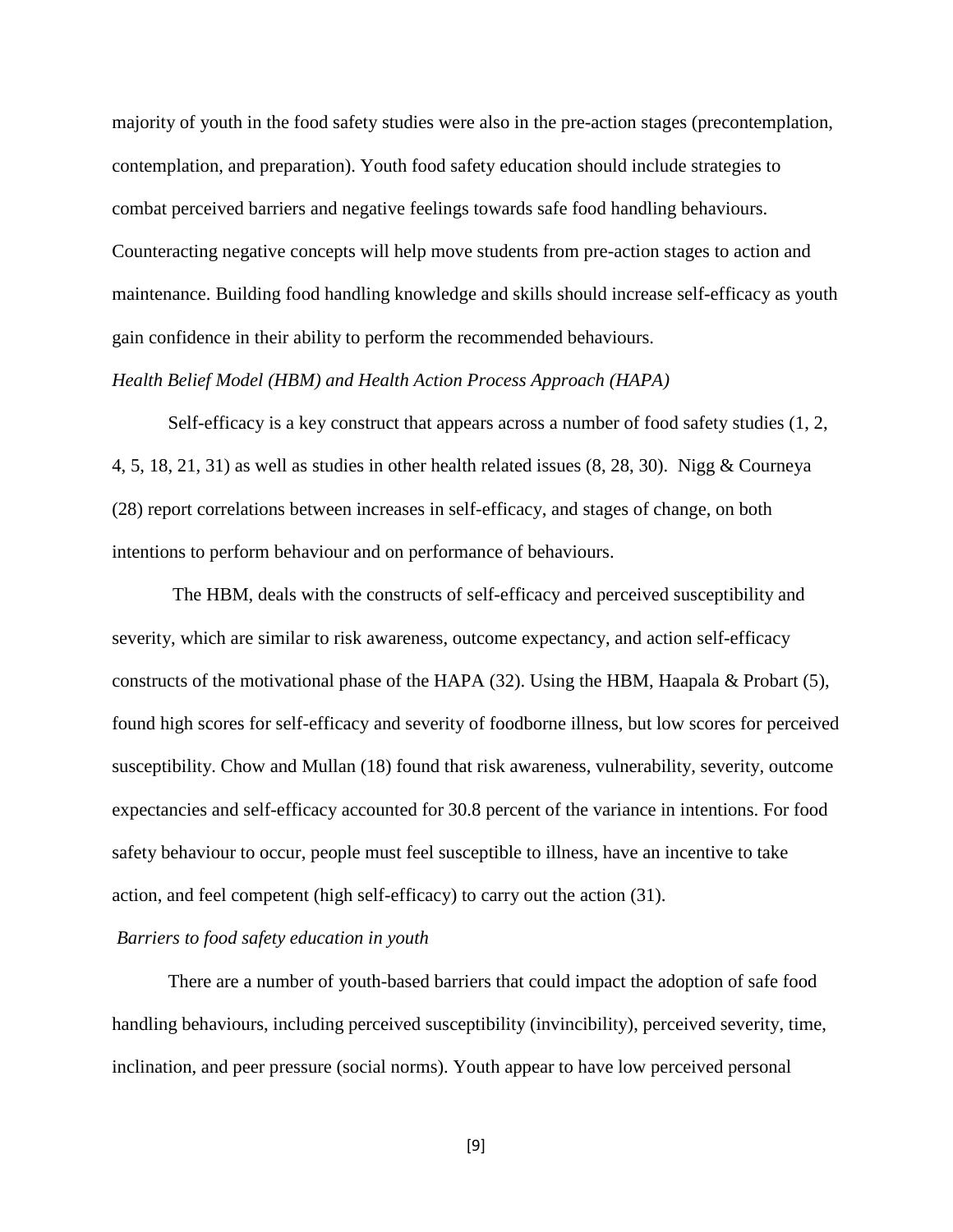susceptibility to foodborne illness, (5), due to sense of invincibility, and not understanding severity of consequences (1). These findings are consistent with results of Milton and Mullan's (33) systematic review that indicates despite consumers' acknowledgement of the importance of food safety behaviours, they do not believe food-related illnesses are a common concern. If youth do not perceive themselves as susceptible to or recognize the potential severity of foodborne illness they may not be motivated to adopt safe food handling behaviours. Increasing knowledge about foodborne illness rates and severity, especially in domestic environments may help counter these misperceptions.

## *Implications for use of behavior change theory in food safety education*

Milton and Mullan (33) recommend that food safety studies base intervention design and questionnaires on BCT. Studies should use a randomized control design that includes observational data gathering, and pre-/post and post-post (6 months out) testing to evaluate interventions short and long term impacts. Studies should also gather self-reported data on knowledge, behaviours and psychosocial factors including attitudes, subjective norms, PBC, and behavioural intentions. Future studies in youth food safety education should adopt the Milton and Mullan (33) study design and consider expanding it to include the constructs of self-efficacy, perceived susceptibility, perceived severity, and past behaviour. Researchers should strive to meet as many of the standards outlined above whenever possible. It should be noted that these recommendations are not advocating for the stoppage of survey and non-intervention based research. As demonstrated in this review there are significant findings and recommendations that can be taken from survey based research that can help direct the development, delivery and evaluation of food safety education in youth.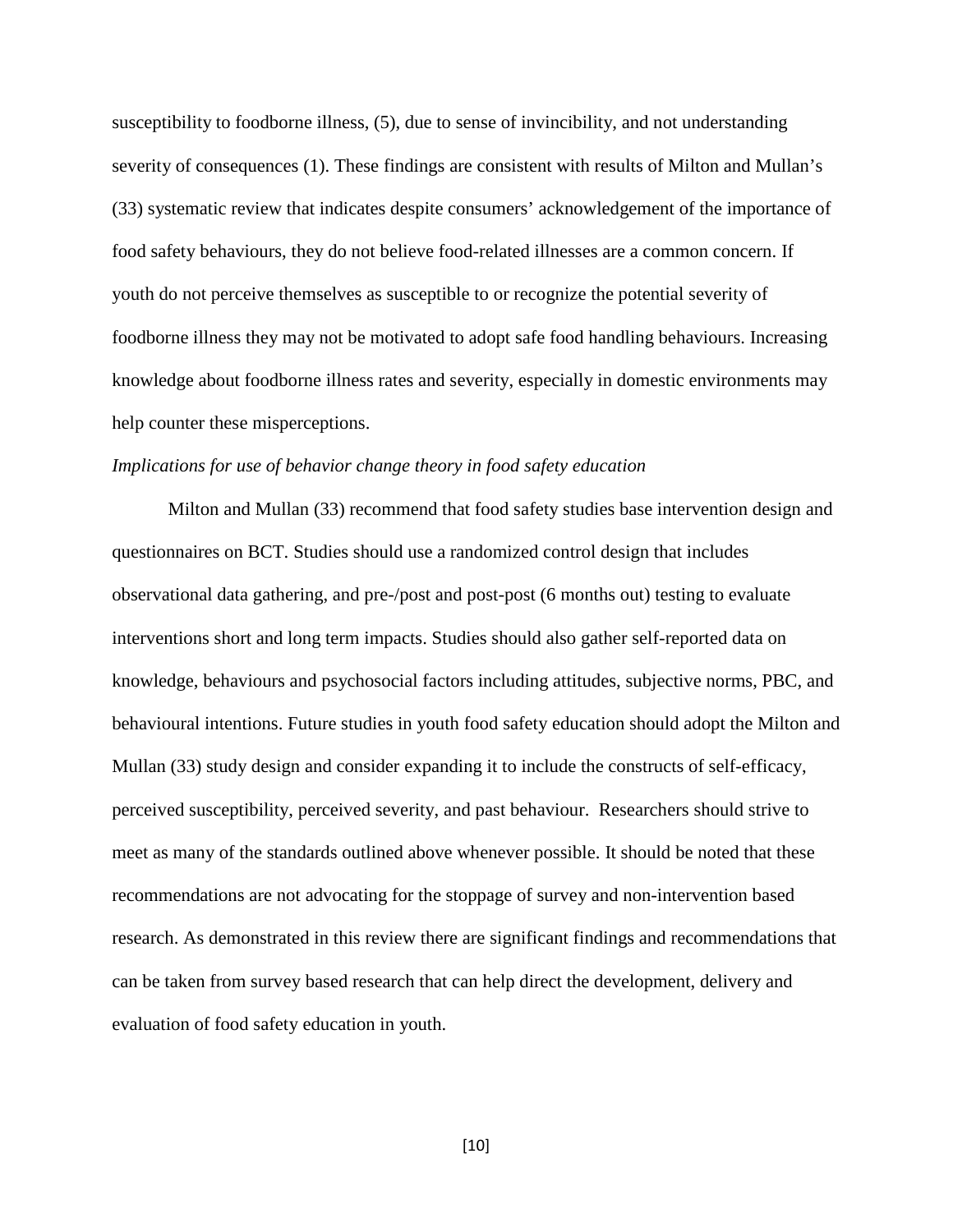#### *Limitations*

As per the Arksey and O'Malley (13) framework this review did not include an evaluation of the quality of evidence presented in the studies selected. The scoping review permitted the inclusion of a wider range of study designs with and without interventions that might otherwise not have been captured in other reviews. Arksey and O'Malley (13) recommend a consultation stage (stage 6). Due to study design limitations consultation was not conducted in this review. Consultation is described as using stakeholders after summation of results (stage 5) to build evidence for the review, offer higher levels of meaning, provide content expertise, and perspective on findings (14).

Similar to the challenges reported by Milton and Mullan (33) in their systematic review of consumer food handling behaviours, behaviour changes in this review were rarely validated by checking actual behaviours through observation, instead they relied on self-reported questionnaires. Another challenge was the small number of articles that met selection criteria. The broad definition of youth, defined as students in high school, first or second year college or university, and grades seven and eight could be seen as a limitation. Individuals within this age range could have vastly different levels of maturity, psychosocial development, and food handling experiences. However, research showed these groups share many common psychosocial behaviours related to food handling and food safety behaviours. As well level of food handling experience and food safety knowledge were moderate to low across all three subsets of the youth demographic.

#### **Conclusion**

A number of constructs (psychosocial factors) measured in the various studies were identified in the review as being critical for consideration in food safety education, including:

[11]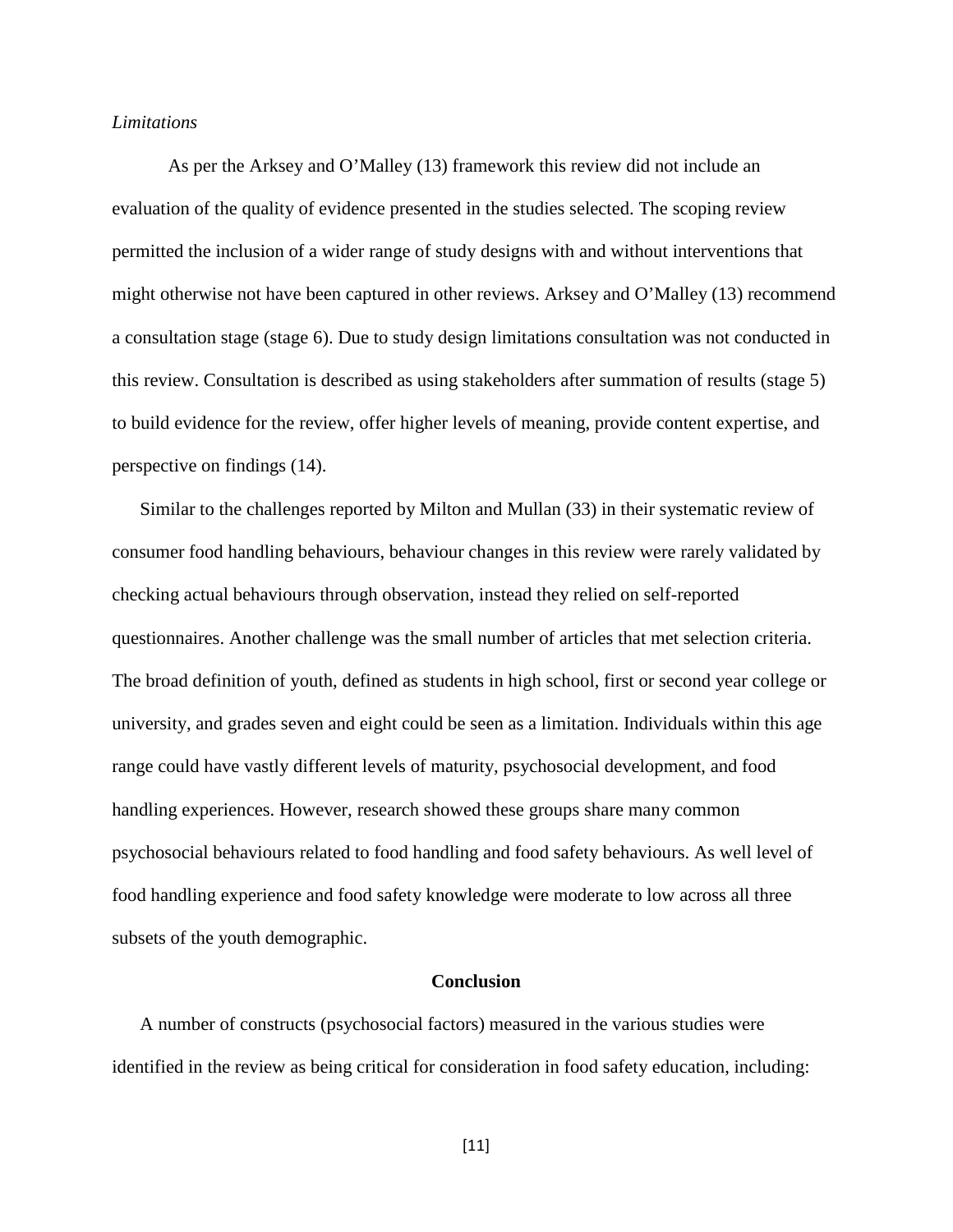self-efficacy, perceived severity, perceived susceptibility, and past behaviour. No Canadian studies were identified for review, demonstrating an opportunity for future Canadian research in the application of behaviour change theories in food safety education. Applicability of BCT in youth was strengthened by including research from other health-related issues namely: physical activity, healthy eating, alcohol use, and tobacco use. PBC and intentions are two variables that show significant correlations to behaviour in food safety and other health related literature. Educators need to strongly consider these variables when designing and delivering food safety education material to youth. In the TMC the majority of youth in the food safety studies were in the pre-action stages (precontemplation, contemplation, and preparation) (2, 4, 11, 21). This represents a clear opportunity to move youth from pre-action to action and maintenance stages. Educators also need to find ways to determine where food safety ranks as a priority for youth. If youth are not motivated to change, then all efforts are lost. Central to any successful food safety initiative will be the ability to increase individual self-efficacy, risk awareness, perceived susceptibility and severity, motivation, and knowledge. Building food handling knowledge and skills should increase self-efficacy and PBC as youth gain confidence in their ability to perform the recommended behaviours.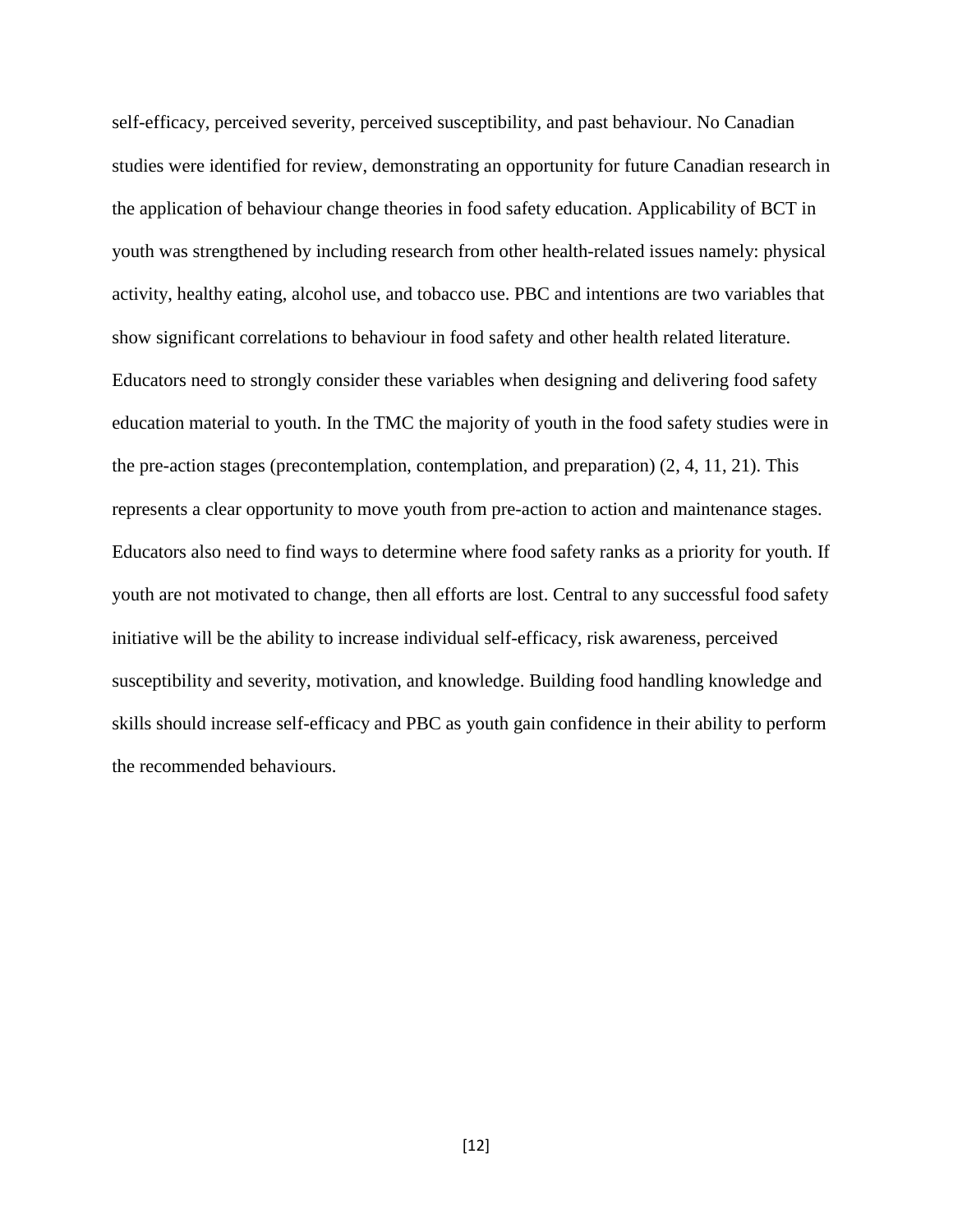# **Acknowledgements**

This paper is based on work I completed for my Doctoral comprehensive examination (November, 2014). I would like to thank my PhD advisor, Dr. Shannon Majowicz, and my comprehensive exam committee members, Dr. Rhona Hanning, and Dr. Samantha Meyer for their appraisal and helpful critique of this scoping review.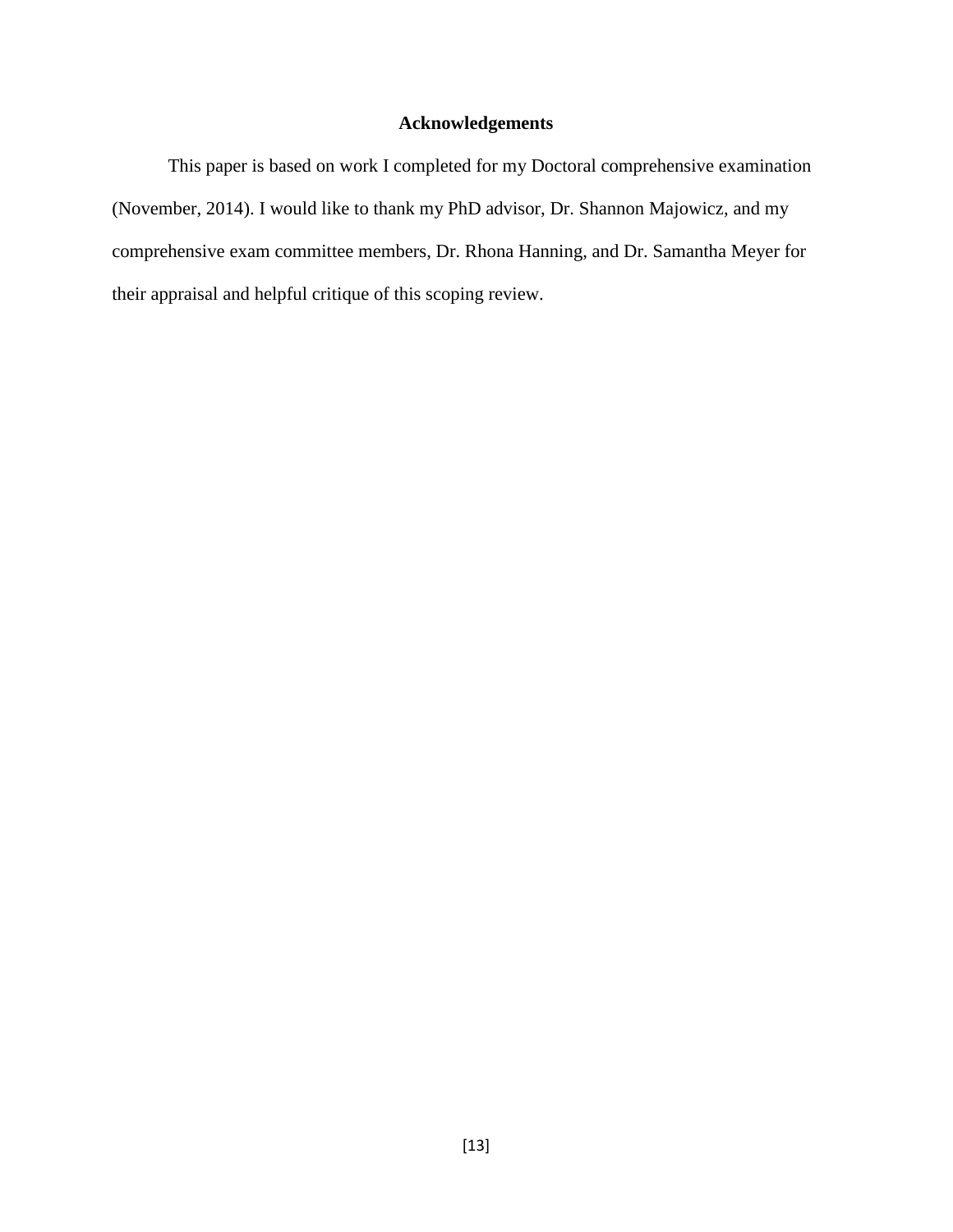## **References**

- 1. Byrd‐Bredbenner C, Abbot JM, Quick V. Food safety knowledge and beliefs of middle school children: implications for food safety educators. Journal of Food Science Education. 2010 Jan 1;9(1):19-30.
- 2. Abbot JM, Policastro P, Bruhn C, Schaffner DW, Byrd-Bredbenner C. Development and Evaluation of a University Campus–Based Food Safety Media Campaign for Young Adults. Journal of food protection. 2012 Jun;75(6):1117-24.
- 3. Medeiros LC, Hillers VN, Kendall PA, Mason A. Food safety education: what should we be teaching to consumers?. Journal of Nutrition Education. 2001 Mar 1;33(2):108-13.
- 4. Abbot JM, Byrd-Bredbenner C, Schaffner D, Bruhn CM, Blalock L. Comparison of food safety cognitions and self-reported food-handling behaviors with observed food safety behaviors of young adults. European Journal of Clinical Nutrition. 2009 Apr 1;63(4):572- 9.
- 5. Haapala I, Probart C. Food safety knowledge, perceptions, and behaviors among middle school students. Journal of nutrition education and behavior. 2004 Mar 1;36(2):71-6.
- 6. Yarrow L, Remig VM, Higgins MM. Food safety educational intervention positively influences college students' food safety attitudes, beliefs, knowledge, and self-reported practices. Journal of environmental health. 2010 Sep 22;71(6):30-5.
- 7. Murnaghan DA, Blanchard CM, Rodgers WM, LaRosa JN, MacQuarrie CR, MacLellan DL, Gray BJ. Predictors of physical activity, healthy eating and being smoke-free in teens: A theory of planned behaviour approach. Psychology and Health. 2010 Oct 1;25(8):925-41.
- 8. Armitage CJ, Sheeran P, Conner M, Arden MA. Stages of change or changes of stage? Predicting transitions in transtheoretical model stages in relation to healthy food choice. Journal of consulting and clinical psychology. 2004 Jun;72(3):491.
- 9. Richardson CG, Schwartz J, Struik LL, Bottorff JL. Adapting the Stage of Change model to investigate adolescent behavior related to reducing second hand smoke exposure. Open Journal of Preventive Medicine. 2013,3**:**160-164.
- 10. Bissonnette MM, Contento IR. Adolescents' perspectives and food choice behaviors in terms of the environmental impacts of food production practices: application of a psychosocial model. Journal of nutrition education. 2001 Mar 1;33(2):72-82.
- 11. Kim EJ, Pai AJ, Kang NE, Kim WK, Kim YS, Moon HK, Ha AW. The effects of food safety education on adolescents' hand hygiene behavior: an analysis of stages of change. Nutrition research and practice. 2012 Apr 1;6(2):169-74.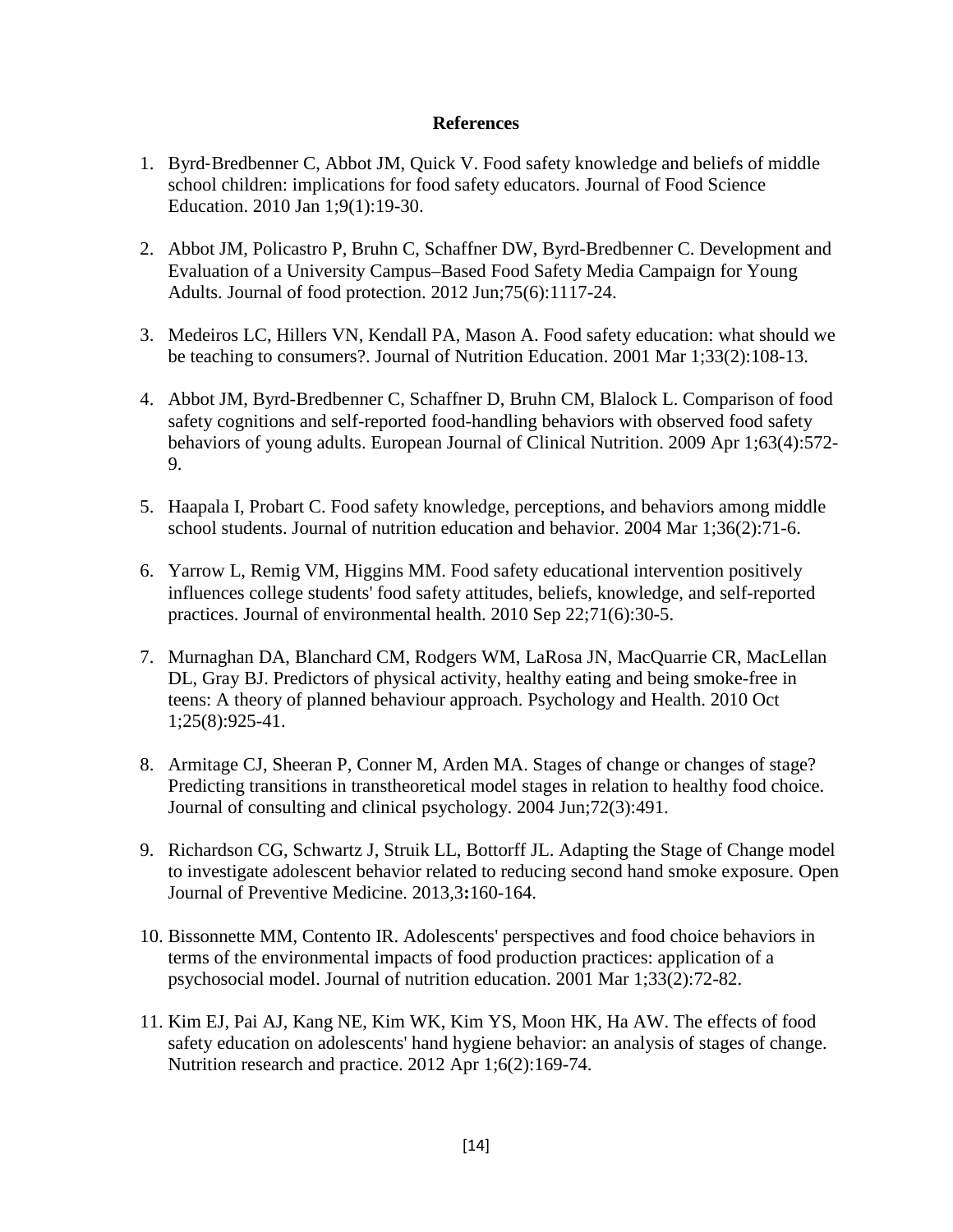- 12. Milton AC, Mullan BA. An application of the theory of planned behavior—a randomized controlled food safety pilot intervention for young adults. Health Psychology. 2012 Mar;31(2):250.
- 13. Arksey H, O'Malley L. Scoping studies: towards a methodological framework. International journal of social research methodology. 2005 Feb 1;8(1):19-32.
- 14. Levac D, Colquhoun H, O'Brien KK. Scoping studies: advancing the methodology. Implementation Science. 2010 Sep 20;5(1):69.
- 15. Mullan B, Wong C. Using the Theory of Planned Behaviour to design a food hygiene intervention. Food Control. 2010 Nov 30;21(11):1524-9.
- 16. Brown BJ, Hermann JR. Cooking classes increase fruit and vegetable intake and food safety behaviors in youth and adults. Journal of nutrition education and behavior. 2005 Mar 1;37(2):104-5.
- 17. Mullan BA, Wong CL. Hygienic food handling behaviours. An application of the Theory of Planned Behaviour. Appetite. 2009 Jun 30;52(3):757-61.
- 18. Chow S, Mullan B. Predicting food hygiene. An investigation of social factors and past behaviour in an extended model of the Health Action Process Approach. Appetite. 2010 Feb 28;54(1):126-33.
- 19. Mullan BA, Wong C, Kothe EJ. Predicting adolescents' safe food handling using an extended theory of planned behavior. Food control. 2013 Jun 30;31(2):454-60.
- 20. Takeda S, Akamatsu R, Horiguchi I, Marui E. Relationship among food-safety knowledge, beliefs, and risk-reduction behavior in university students in Japan. Journal of nutrition education and behavior. 2011 Dec 31;43(6):449-54.
- 21. Byrd-Bredbenner C, Abbot JM, Wheatley V, Schaffner D, Bruhn C, Blalock L. Risky eating behaviors of young adults—implications for food safety education. Journal of the American Dietetic Association. 2008 Mar 31;108(3):549-52.
- 22. Åstrøm AN, Okullo I. Temporal stability of the theory of planned behavior: a prospective analysis of sugar consumption among Ugandan adolescents. Community Dentistry and Oral Epidemiology. 2004 Dec 1;32(6):426-34.
- 23. Godin G, Kok G. The theory of planned behavior: a review of its applications to healthrelated behaviors. American journal of health promotion. 1996 Nov;11(2):87-98.
- 24. McMillan B, Conner M. Using the theory of planned behaviour to understand alcohol and tobacco use in students. Psychology, Health & Medicine. 2003 Aug 1;8(3):317-28.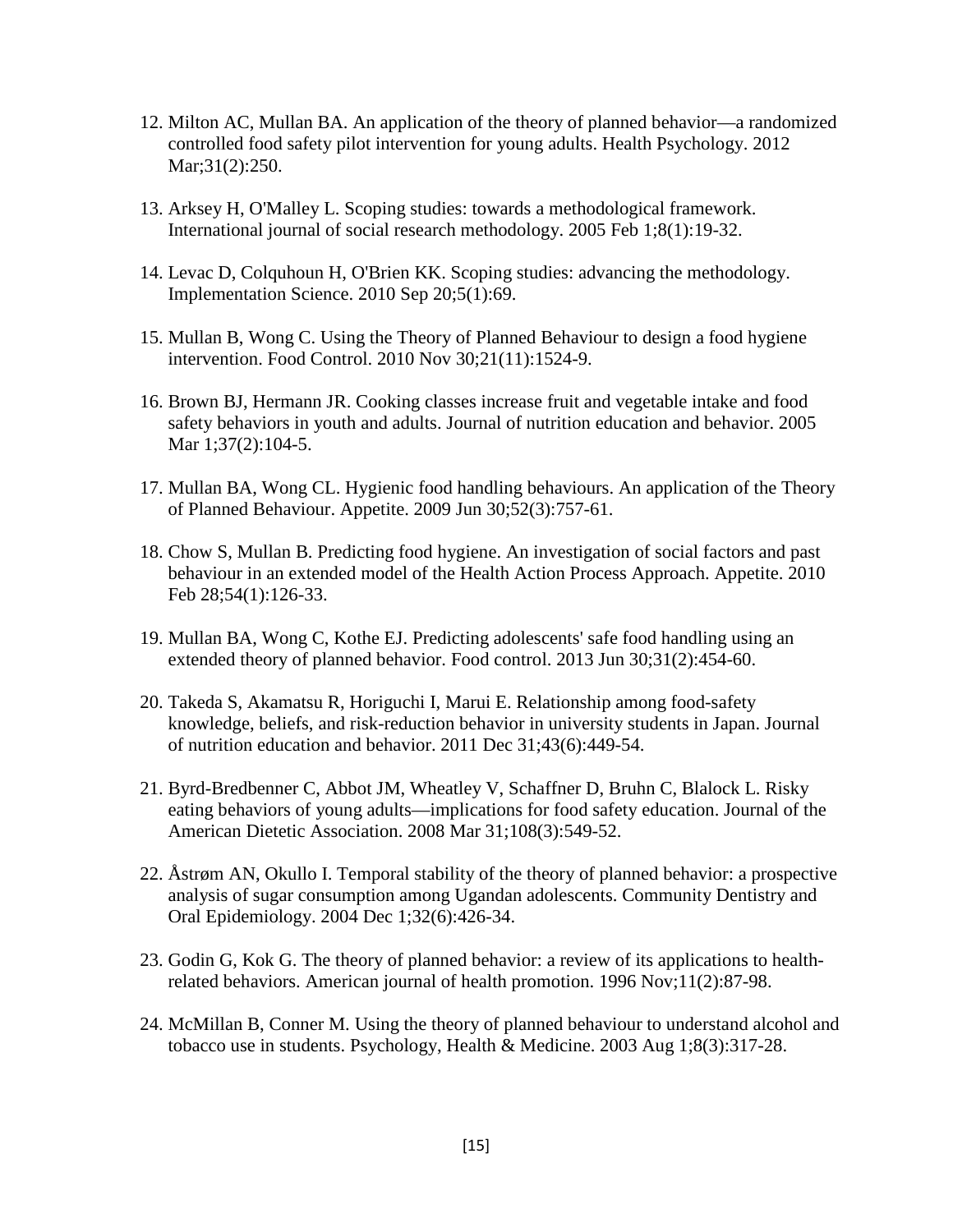- 25. Moan IS, Rise J. Predicting smoking reduction among adolescents using an extended version of the theory of planned behaviour. Psychology and Health. 2006 Dec 1;21(6):717-38.
- 26. Wong CL, Mullan BA. Predicting breakfast consumption: An application of the theory of planned behaviour and the investigation of past behaviour and executive function. British journal of health psychology. 2009 Sep 1;14(3):489-504.
- 27. Burke V, Richards J, Milligan RA, Beilin LJ, Dunbar D, Gracey MP. Stages of change for health-related behaviours in 18 year-old Australians. Psychology & health. 2000 Jan 1;14(6):1061-75.
- 28. Nigg CR, Courneya KS. Transtheoretical model: Examining adolescent exercise behavior. Journal of adolescent health. 1998 Mar 1;22(3):214-24.
- 29. Kidd P, Reed D, Weaver L, Westneat S, Rayens MK. The transtheoretical model of change in adolescents: implications for injury prevention. Journal of Safety Research. 2003 Aug 31;34(3):281-8.
- 30. Buchanan H, Coulson NS. Consumption of carbonated drinks in adolescents: a transtheoretical analysis. Child: Care, health and development. 2007 Jul 1;33(4):441-7.
- 31. Schafer RB, Schafer E, Bultena GL, Hoiberg EO. Food safety: An application of the health belief model. Journal of Nutrition Education. 1993 Jan 1;25(1):17-24.
- 32. Schwarzer R. Self-efficacy: Thought control of action. Taylor & Francis; 2014 Jun 11.
- 33. Milton A, Mullan B. Consumer food safety education for the domestic environment: a systematic review. British Food Journal. 2010 Sep 7;112(9):1003-22.
- 34. Nutbeam D, Harris E, Wise W. Theory in a nutshell: a practical guide to health promotion theories. McGraw-Hill; 2010.
- 35. Ajzen I. The theory of planned behavior. Organizational behavior and human decision processes. 1991 Dec 1;50(2):179-211.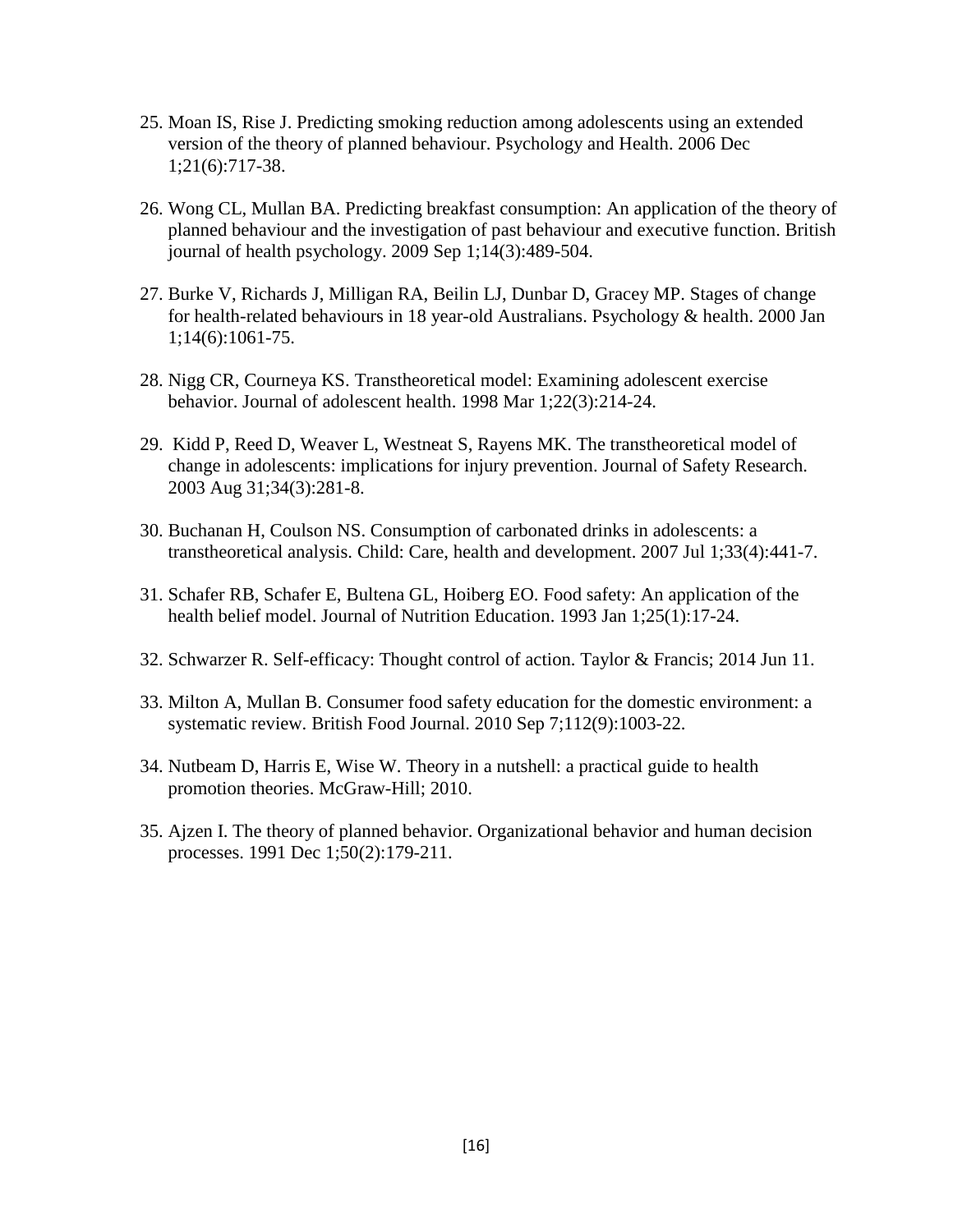# Appendix A

# Arskey and O'Malley scoping review framework

The Arksey and O'Malley (5) framework identifies six stages for conducting a scoping review:

Stage 1 – identify the research questions,

Stage 2 – conduct a literature search for relevant studies,

Stage 3 – select studies that fit research questions,

Stage 4 - chart the data from the studies,

Stage 5 – collate, summarize, and report results, and

Stage 6 – consultation with stakeholders.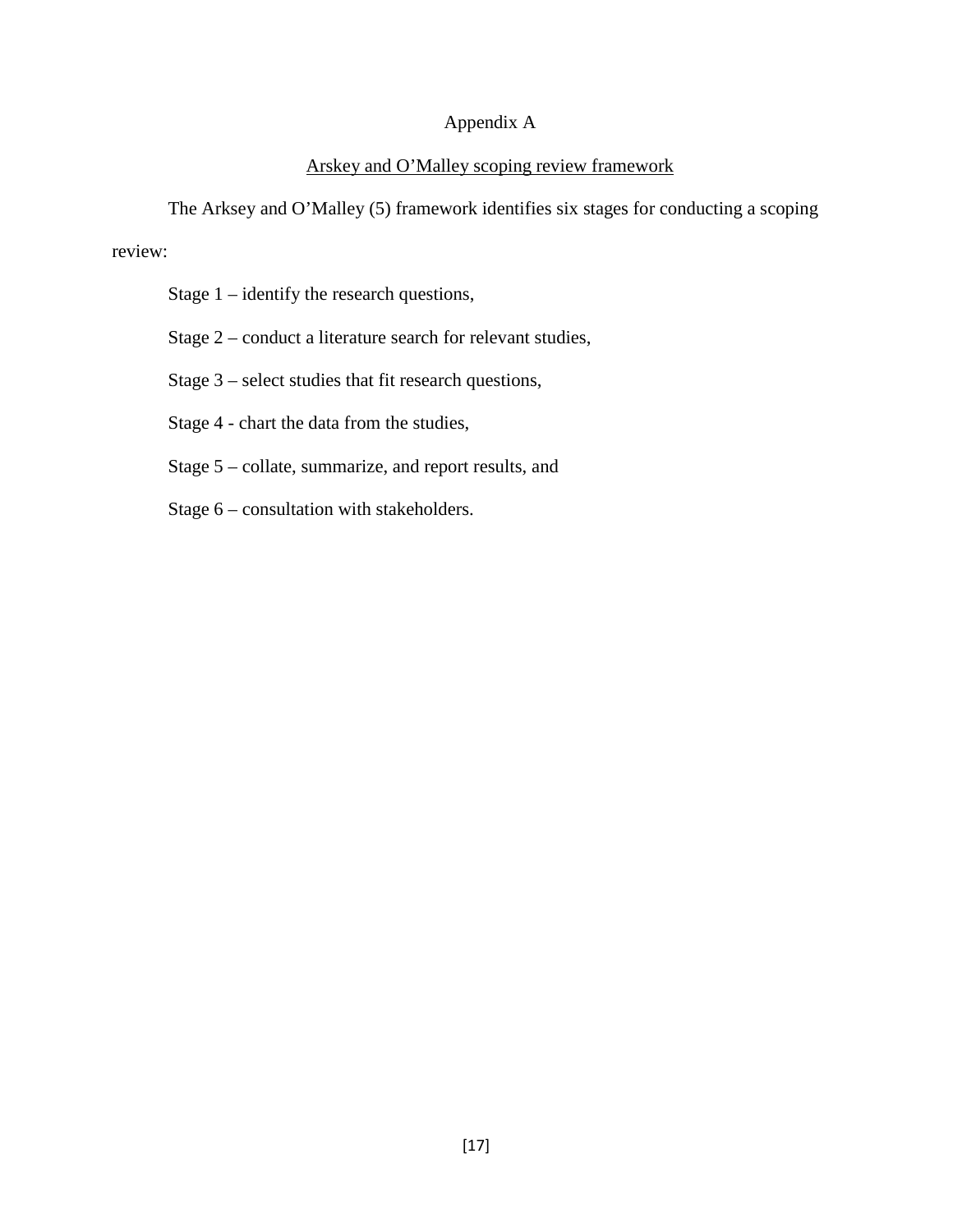#### Appendix B

#### Overview of behaviour change theories at the individual level

## *Theory of Planned Behaviour*

The TPB began as the Theory of Reasoned Action (34). It is based on the assumption that intention to act is the most immediate determinant of behaviour (34). Intentions are thought to be influenced by three independent constructs (variables), perceived behaviour control (PBC), attitudes, and subjective norms (35). The PBC construct explains an individuals' perceived ease or difficulty in completing the desired behaviour. Attitudes are determined by the belief that a desired outcome will occur and that the outcome will be beneficial to health if a particular behaviour is followed (34). This is similar to the Health Belief Model's (MBM) concept of perceived benefits and barriers. Subjective norms relate to an individual's beliefs about what others think (34). The TPB predicts that a person will have strong intentions to adopt, maintain or change behaviour if they believe that the behaviour will be beneficial to their health, is socially desirable, and they feel social (peer) pressure to follow the behaviour (34).

## *Transtheoretical (stages of change) model of change (TMC)*

The TMC was developed by Proschaska and DiClemente (34) to describe both the stages of change and processes of change common to most behaviour changes. TMC was initially applied to addictive behaviours (27). The theory is built on the notion that behaviour change is a process rather than an event (34). The concept that individuals have different levels of readiness and motivation to change is central to the theory (34). TMC identifies five stages of change: precontemplation (not considering change), contemplation (considering change), preparation (planning change), action (changing behaviour), and maintenance (keeping desired behaviour or avoiding undesirable behaviour). Studies have used the TMC, explain youth health-related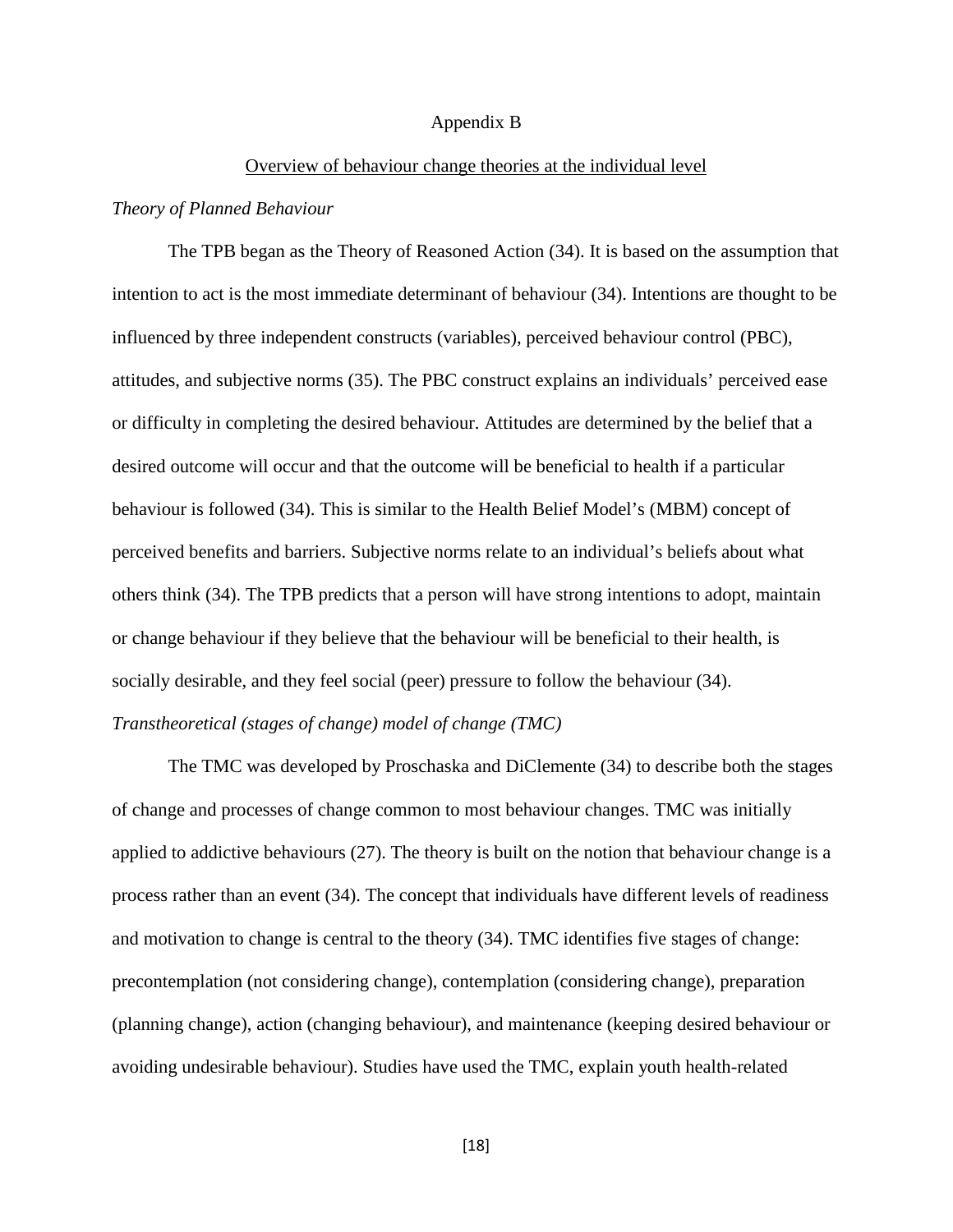behaviour in a number of health promotion areas, including: exercise behaviour (28), injury prevention (29), second hand smoke exposure (9), and consumption of carbonated drinks (30). Burke et al. (27), demonstrate the validity of the model against a number of health related behaviours (diet, physical activity and alcohol drinking) in 18 year-old Australians. Clearly, the TMC has been shown to be a reliable predictive model for a wide range of youth health-related behaviours.

## *Health Belief Model (HBM)*

The HBM was designed to explain health behaviours by better understanding individuals' perceptions and beliefs about health (34). The model is built on the premise that an individuals' health-related actions are based on the interaction of four elements: perceived susceptibility, perceived severity, perceived benefits, and perceived barriers (34). The HBM has been expanded to include the concept of self-efficacy, the belief in one's own ability to successfully perform a behaviour (34). The HBM is used as a planning tool for health education programs, and has proven most useful when applied to preventive health behaviours such as screening and immunization (34). The model has proven less useful with more socially determined behaviours (alcohol, tobacco, and other drug use). This is mostly due to the fact that the HBM does not account for a person's attitudes, beliefs, social influences, or habitual behaviours (34). *Health action process approach (HAPA)*

The HAPA is a model that incorporates action planning into health behaviour change (18). HAPA includes two stages: motivational and volitional. In the motivational phase intentions towards a health behaviour are influenced by risk awareness, outcome expectancy, and self-efficacy (32). This means if there is no perceived risk or the risk is not considered serious than the motivation to implement the behaviour decreases. The volitional phase looks at action

[19]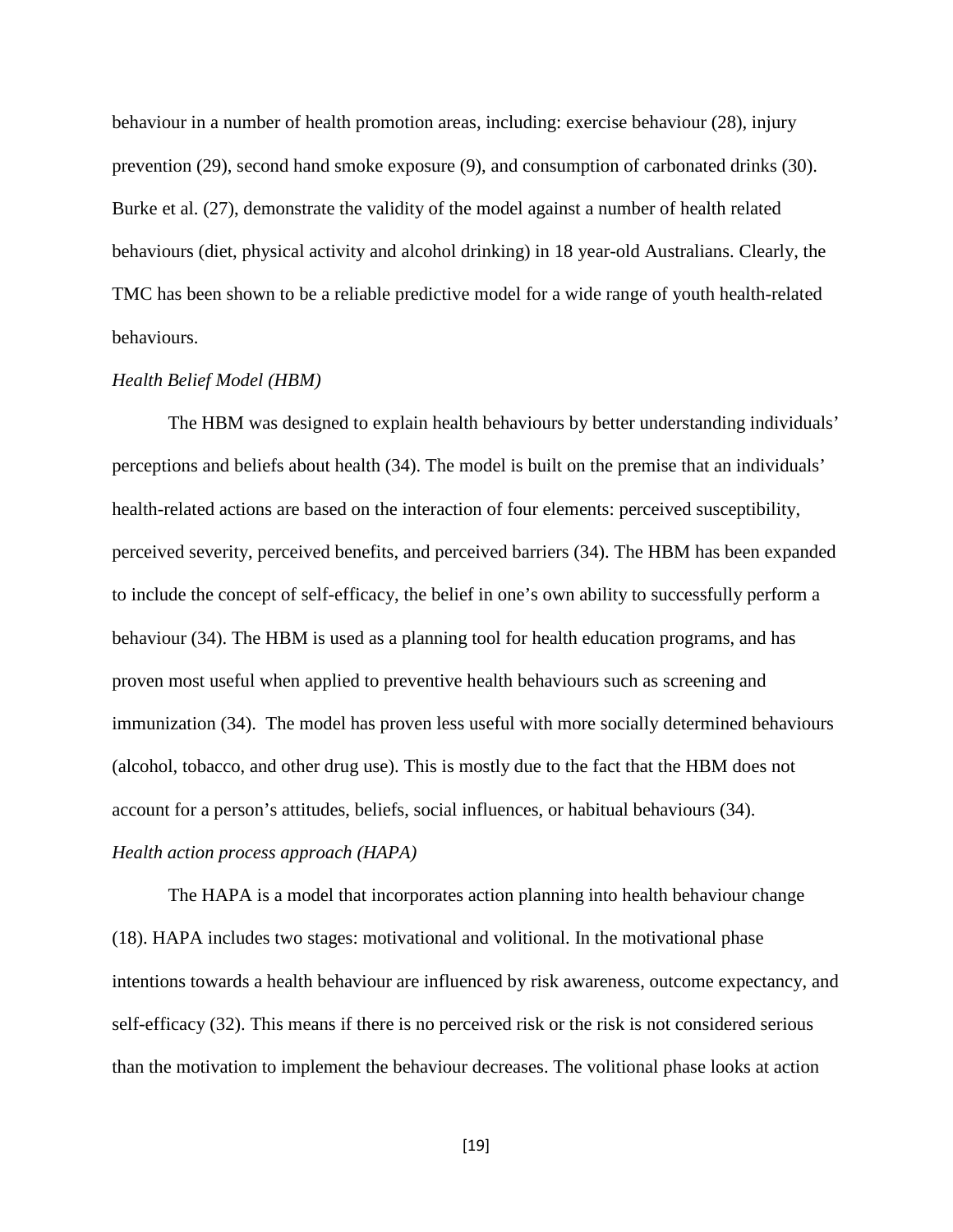planning and bridging the gap between intention and behaviour. The greater the level of motivation based on risk awareness and outcome expectancy the greater the chance of the individual planning to implement the behaviour.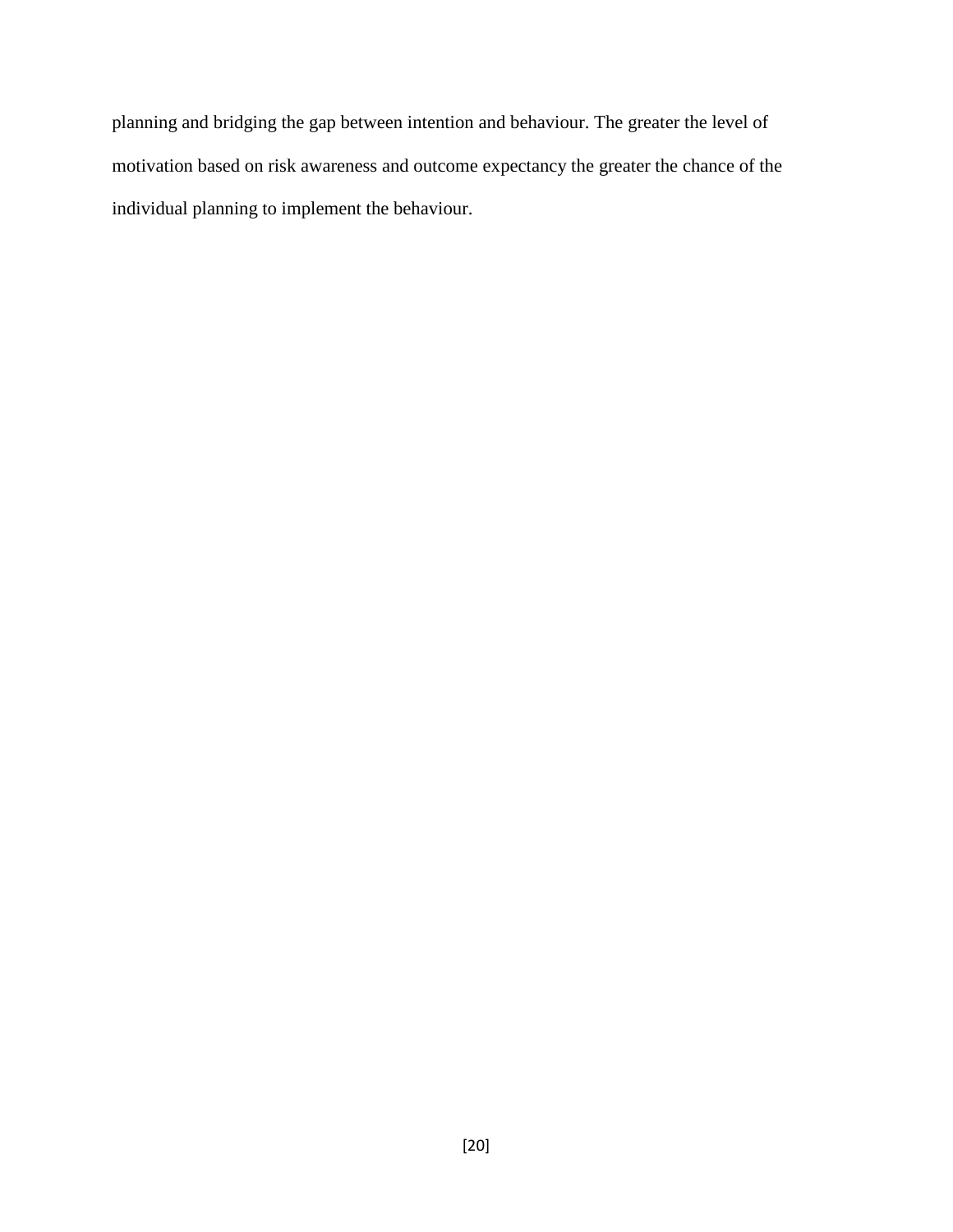# Appendix C

# Literature search terms by concept

| Concept      | Search terms                                                              |
|--------------|---------------------------------------------------------------------------|
| Behaviour    | "behaviour change" OR "behaviour change" OR "theory of planned            |
| Change       | behaviour" OR "theory of planned behaviour" OR "stages of change" OR      |
|              | "health belief model" OR transtheoretical OR "social learning" OR "social |
|              | cognitive theory" OR "theory of reasoned action" OR "reasoned action"     |
|              | OR "social norm"                                                          |
| Food Safety  | "food safety" OR "food safety education" OR "food handler" OR "food       |
|              | handler education" OR nutrition or "food and nutrition"                   |
| Population   | "young adult*" OR youth OR adoles* OR teen* OR student* OR "high"         |
|              | school" OR college OR university OR "middle school"                       |
| Intervention | Edcat* OR program* OR course* OR intervention* OR teach* OR               |
|              | curriculum <sup>*</sup> OR instruct <sup>*</sup> OR train <sup>*</sup>    |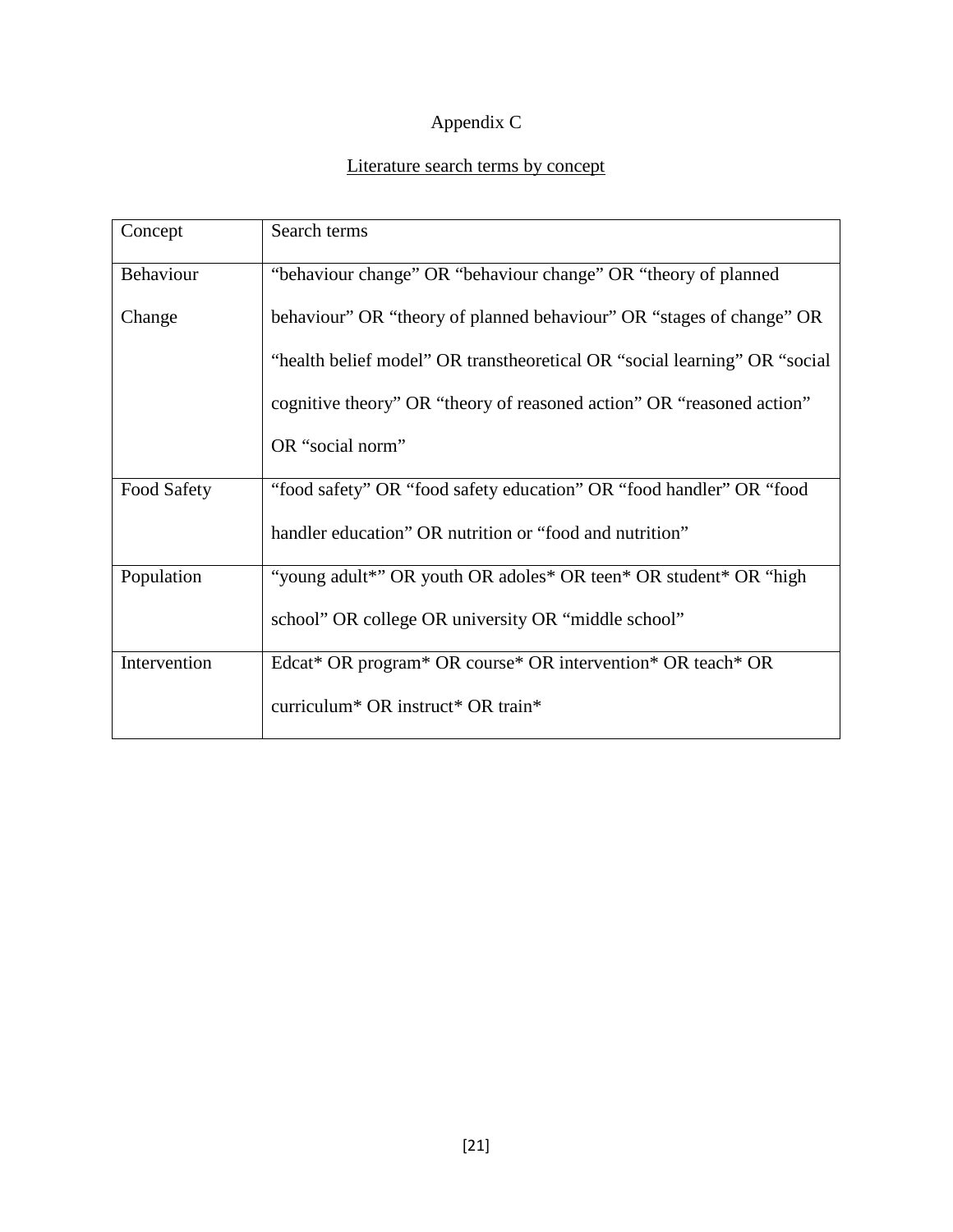# Appendix D

# Literature search results

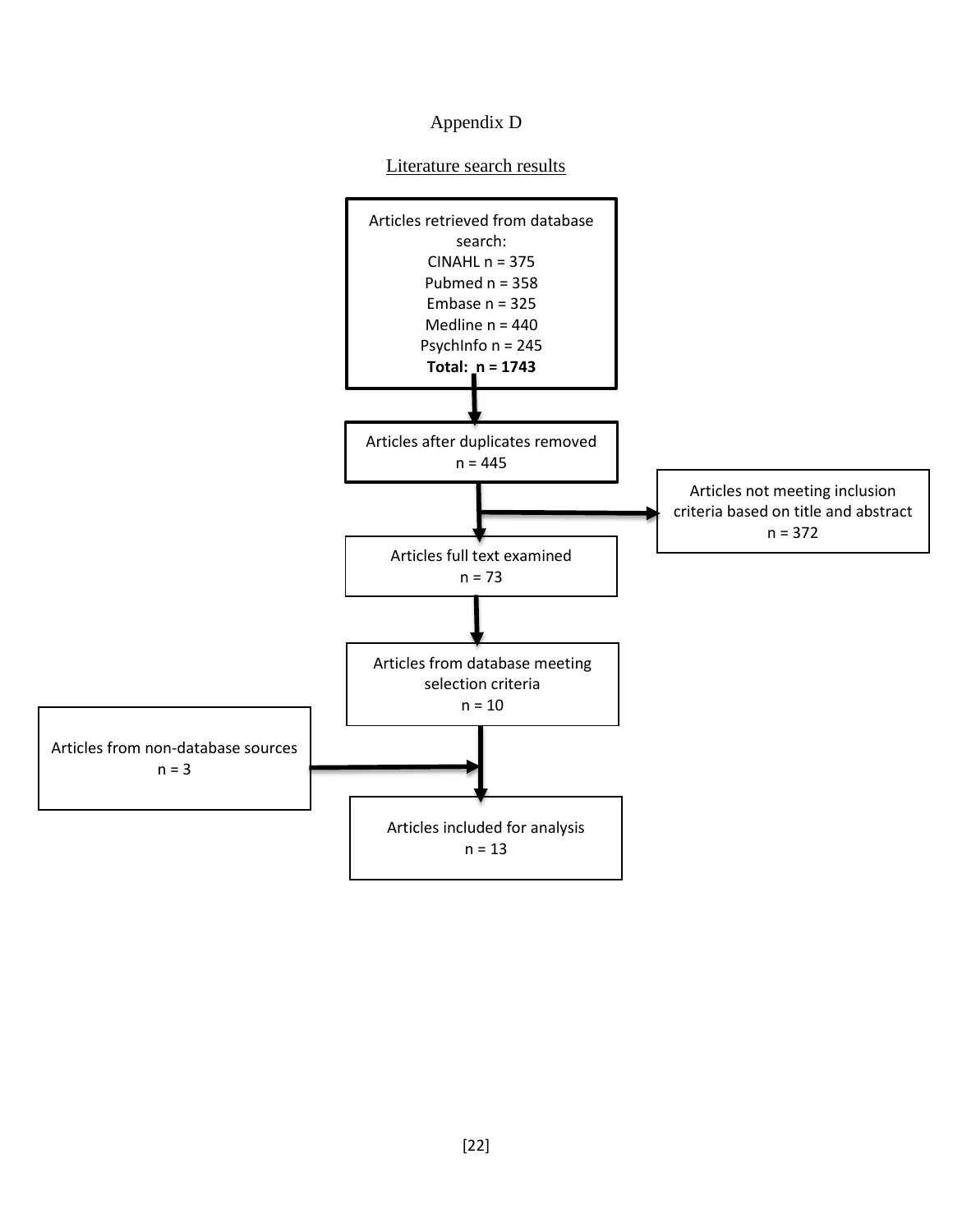| <b>Study</b>                | Country                            | <b>PURPOSE/OBJ</b>                                                                                                                                                 | <b>Target</b>                                                                                            | Intervention                                           | Psychosocial                                                                     | <b>Food Safety</b>                                                | <b>Measurement</b>                                                       | <b>Findings</b>                                                                                                                                                                                                                                                                                                                             |
|-----------------------------|------------------------------------|--------------------------------------------------------------------------------------------------------------------------------------------------------------------|----------------------------------------------------------------------------------------------------------|--------------------------------------------------------|----------------------------------------------------------------------------------|-------------------------------------------------------------------|--------------------------------------------------------------------------|---------------------------------------------------------------------------------------------------------------------------------------------------------------------------------------------------------------------------------------------------------------------------------------------------------------------------------------------|
| and Year                    |                                    | of Study                                                                                                                                                           | Population                                                                                               |                                                        | <b>Factors</b><br>measured                                                       | <b>Principles</b>                                                 | <b>Tools</b>                                                             |                                                                                                                                                                                                                                                                                                                                             |
| Milton &<br>Mullan,<br>(12) | Australia                          | Explore the<br>effectiveness<br>of a food<br>safety<br>intervention.                                                                                               | First year<br>psycholog<br>y students<br>(mean age<br>$=20.9$ n =<br>45                                  | $Yes -$<br>computer<br>based TPB<br>food safety        | Attitudes<br>Subjective<br><b>PBC</b><br>norm<br>Intention                       | Clean<br>Separate                                                 | Food Safety<br>Observational<br>checklist<br><b>TPB</b><br>Questionnaire | Attitude, subjective norm, and PBC<br>significantly predicted 26 % of participants'<br>intention to prepare food hygienically. PBC<br>only variable that predicted intention<br>independently. Intervention resulted in<br>significant change in youths PBC and<br>behaviour.                                                               |
| Mullan<br>et. al.,<br>(19)  | Australia<br>and United<br>Kingdom | Investigate<br>where the TPB<br>with risk<br>perception<br>could predict<br>safe food<br>handling in a<br>sample of<br>adolescents<br>from the UK<br>and Australia | 11 to 18<br>year olds<br>in<br>secondary<br>school in<br>UK and<br>Australia.<br>Mean age<br>13.7 years. | N <sub>o</sub>                                         | Attitudes<br>Subjective<br>norm<br><b>PBC</b><br>Intention<br>Risk<br>Perception | Cook,<br>Clean,<br>Chill,<br>Separate,<br>Sources of<br>pathogens | <b>TPB</b><br>Questionnaire<br>Food Safety<br>Knoweldge<br>Questionnaire | TPB with risk perception accounted for 60<br>percent of variance in safe food handling<br>behavior.<br>Knowledge was not a significant predictor of<br>intention or behaviour.                                                                                                                                                              |
| Abbot et.<br>al., (2)       | United<br><b>States</b>            | Development<br>and evaluation<br>of food safety<br>campaign<br>directed at<br>young adults.                                                                        | University<br>students<br>18-29<br>years of<br>age.                                                      | Yes - 4 week<br>food safety<br>information<br>campaign | Self-efficacy<br>Stage of<br>change<br>Percieved<br>barriers                     | Cook<br>Clean<br>Chill<br>Separate                                | Pre and post<br>intervention<br>questionnaires                           | Focus groups and subject matter experts used<br>to design campaign material.<br>Stage of change progressed significantly post<br>intervention moving closer to preparation.<br>Food safety self-efficacy scores increased,<br>except for handling of leftovers.<br>Respondents reported increased proper hand<br>washing post intervention. |

Appendix E Application of the Theory of Planned Behaviour in food safety education in youth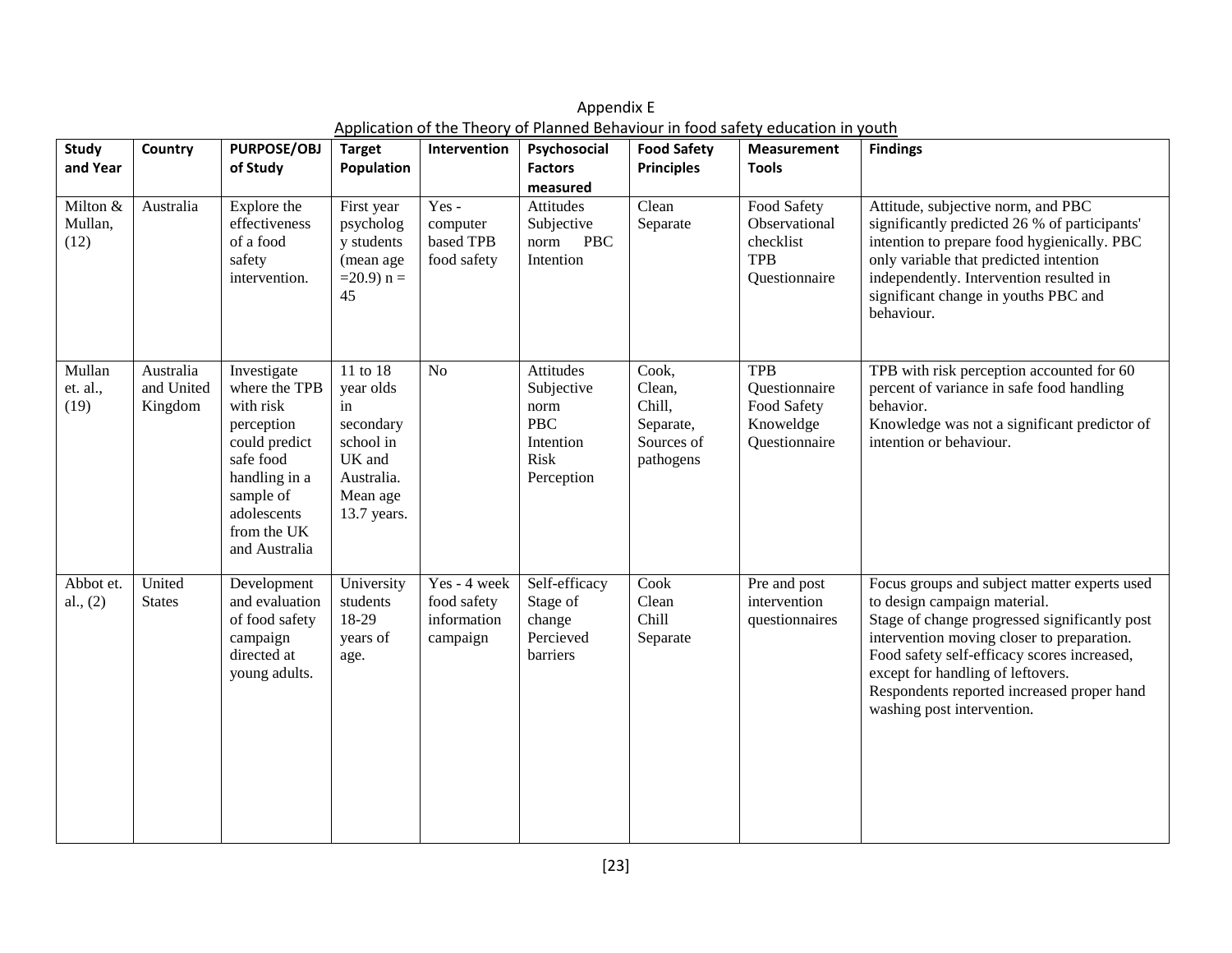| Study<br>and Year         | Country   | <b>PURPOSE/OBJ</b><br>of Study                                                                                                                                               | <b>Target</b><br>Population                                           | Intervention   | Psychosocial<br><b>Factors</b>                                                                                 | <b>Food Safety</b><br><b>Principles</b>                                         | <b>Measurement</b><br><b>Tools</b>                                                          | <b>Findings</b>                                                                                                                                                                                                                                                                                                                                                                                                                         |
|---------------------------|-----------|------------------------------------------------------------------------------------------------------------------------------------------------------------------------------|-----------------------------------------------------------------------|----------------|----------------------------------------------------------------------------------------------------------------|---------------------------------------------------------------------------------|---------------------------------------------------------------------------------------------|-----------------------------------------------------------------------------------------------------------------------------------------------------------------------------------------------------------------------------------------------------------------------------------------------------------------------------------------------------------------------------------------------------------------------------------------|
| Mullan<br>& Wong,<br>(17) | Australia | Investigate the<br>predictive<br>ability of the<br>TRA and TPB<br>in food food<br>handling<br>behaviours<br>and to also<br>consider the<br>addition of<br>past<br>behaviour. | First year<br>university<br>students<br>(mean age<br>19.5)<br>$n=109$ | N <sub>o</sub> | measured<br>Attitudes<br>Subjective<br>Norms PBC<br>Behavioural<br>Intention<br>Past<br>Behaviour<br>Behaviour | General food<br>handling<br>behaviours<br>(specific<br>details not<br>provided) | Online survey<br>reporting on<br>food hygiene<br>behaviours over<br>a four week<br>period.  | TPB predicted 66% of the variance in<br>intention to hand handle food hygienically.<br>Subjective norm a significant predictor of<br>intention. PBC most significant predictor of<br>intention. Past behaviour predicted 3%<br>variance in intention but predicted 18% of<br>actual behaviour. TBP with past behaviour<br>predicted 39% of self-reported behaviour,<br>leaves 61% unexplained illustrating intention-<br>behaviour gap. |
| Mullan<br>& Wong,<br>(15) | Australia | Determine if<br>interventions<br>would lead to<br>an increase in<br>safe food<br>handling<br>behaviours,<br>relative to a<br>control group.                                  | Undergrad<br>students<br>(mean age<br>19.9)<br>$n=184$                | Yes            | Attitudes<br>Subjective<br>Norms PBC<br>Behavioural<br>Intention<br>Past<br><b>Behaviour</b><br>Behaviour      | Cook<br>Clean<br>Chill<br>Separate                                              | <b>TPB</b><br>Questionnaires<br>and Listing of 6<br>most important<br>food hygiene<br>rules | TPB predicted 32.8% of variance in intention<br>to prepare food hygienically.<br>Past behaviour predicted a further 5.6% of<br>variance.<br>Intention and PBC predicted 14.5% of<br>variance in behaviour.<br>past behaviour accounting for an additions<br>$3.6\%$ .                                                                                                                                                                   |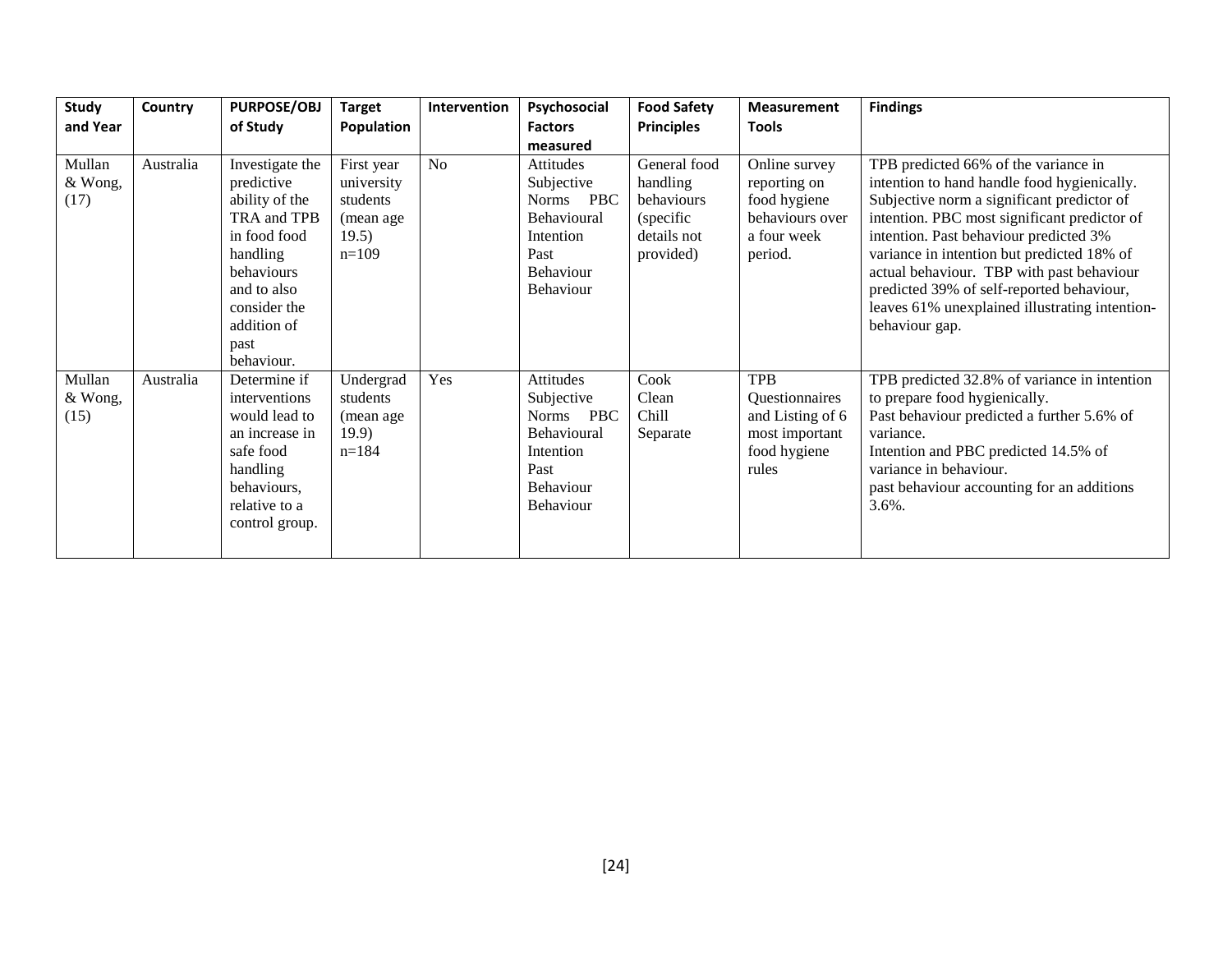| <b>Study and</b><br>Year<br>Kim et. al.,<br>(11) | <b>Country</b><br>South<br>Korea | <b>PURPOSE/OBJ</b><br>of Study<br>"Determine how<br>stages of change<br>were affected by<br>food safety                                                                     | <b>Target</b><br>Population<br>Middle<br>school.<br>Mean age<br>14.7 years. | <b>Intervention</b><br>Yes - three 30<br>minute<br>education<br>sessions. | Psychosocial<br><b>Factors</b><br>measured<br>Stages of<br>change<br>(action,<br>contemplation,                             | Food<br><b>Safety</b><br><b>Principles</b><br>Hand<br>hygiene<br>Food borne<br>illness | <b>Measurement</b><br><b>Tools</b><br>Self-reported<br>questionnaire.                                                                                                                           | <b>Findings</b><br>Self-efficacy had the strongest influence on<br>proper hand washing scores.<br>Positive relationship shown between stage<br>of change and proper hand washing score.                                                                                                                                                                                                                   |
|--------------------------------------------------|----------------------------------|-----------------------------------------------------------------------------------------------------------------------------------------------------------------------------|-----------------------------------------------------------------------------|---------------------------------------------------------------------------|-----------------------------------------------------------------------------------------------------------------------------|----------------------------------------------------------------------------------------|-------------------------------------------------------------------------------------------------------------------------------------------------------------------------------------------------|-----------------------------------------------------------------------------------------------------------------------------------------------------------------------------------------------------------------------------------------------------------------------------------------------------------------------------------------------------------------------------------------------------------|
|                                                  |                                  | education,<br>focusing on hand<br>hygiene and<br>general food<br>safety."                                                                                                   |                                                                             |                                                                           | pre-<br>contemplation<br>Self-<br>$\lambda$<br>efficacy                                                                     | proper<br>food<br>storage<br>Definition<br>of HACCP                                    |                                                                                                                                                                                                 | Reported at home parental food safety<br>instruction was significantly associated with<br>proper hand washing.                                                                                                                                                                                                                                                                                            |
| Abbot et.<br>al., $(4)$                          | United<br><b>States</b>          | Examine the<br>relationship<br>between self-<br>reported food-<br>handling<br>behaviors and<br>cognitions of<br>young adults to<br>observed food<br>handling-<br>behaviors. | University<br>Students 18-<br>26 years of<br>age. (mean<br>age 20.7)        | N <sub>o</sub>                                                            | Stages of<br>change<br>(action,<br>contemplation,<br>pre-<br>contemplation<br>Self-<br>$\mathcal{L}$<br>efficacy<br>beliefs | Cook<br>Clean<br>Chill<br>Separate                                                     | Food<br>preparation<br>observational<br>checklist<br>Home kitchen<br>observation<br>checklist<br>Food safety<br>self-reported<br>behavior,<br>psychosocial<br>and<br>knowledge<br>Questionnaire | Participants were primarily in the pre-action<br>stages (precontemplation, contemplation,<br>and preparation. Mean best practices<br>scores were low, students engaged in less<br>than half of the recommended safe food-<br>handling practices.<br>Thermometer use was very low (probe and<br>refrigerator).<br>Having prior food safety knowledge<br>predicted behaviors related to clean and<br>chill. |

Appendix F Application of the Transtheoretical Model (stages of Change) of Change (TMC) in food safety education in youth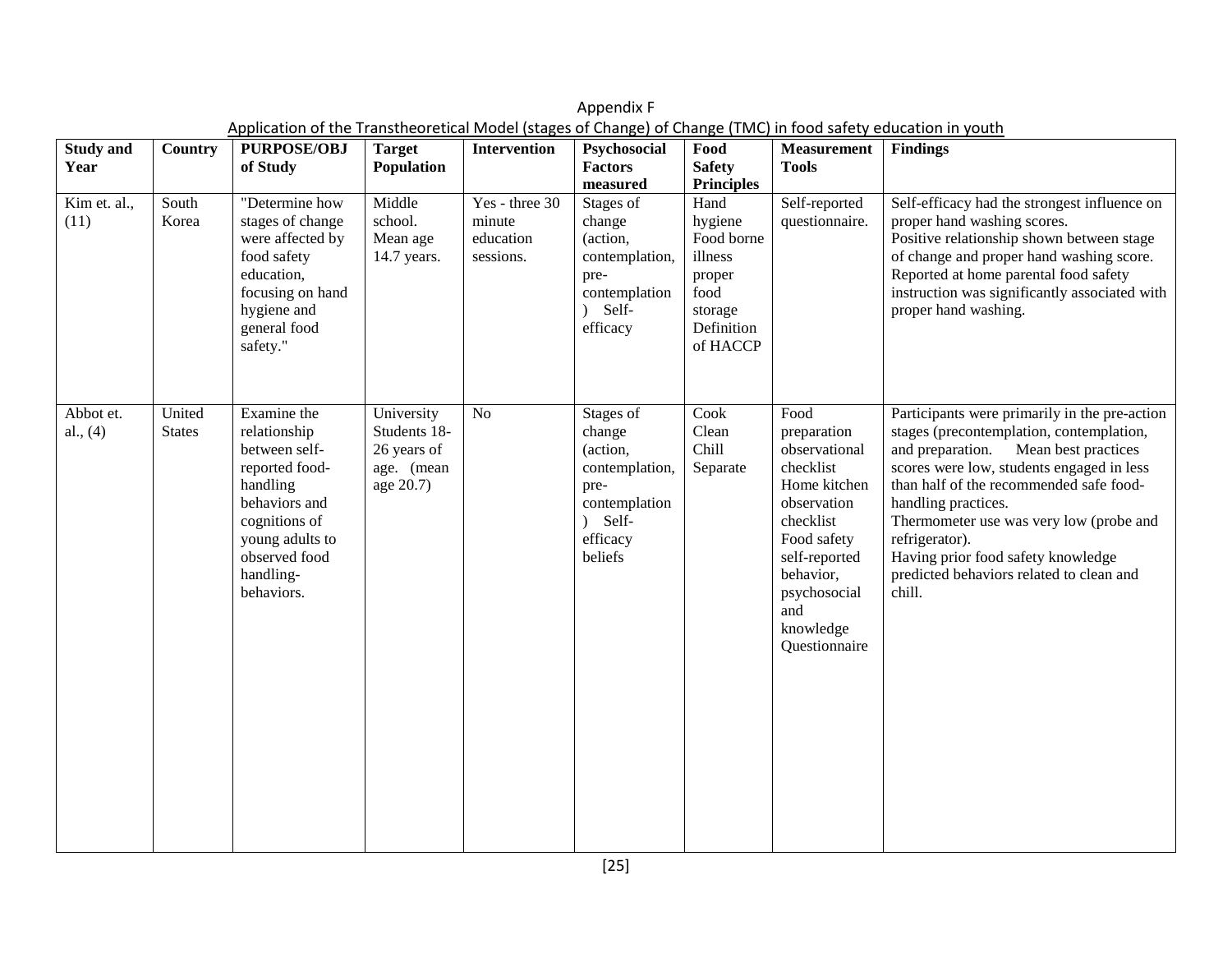| <b>Study and</b><br>Year                      | <b>Country</b>          | <b>PURPOSE/OBJ</b><br>of Study                                                                                                              | <b>Target</b><br><b>Population</b>                                                           | <b>Intervention</b> | Psychosocial<br><b>Factors</b><br>measured                         | Food<br><b>Safety</b><br><b>Principles</b>                                | <b>Measurement</b><br><b>Tools</b>                  | <b>Findings</b>                                                                                                                                                                                                                                                                                                                                                                                                                                                                                                                                            |
|-----------------------------------------------|-------------------------|---------------------------------------------------------------------------------------------------------------------------------------------|----------------------------------------------------------------------------------------------|---------------------|--------------------------------------------------------------------|---------------------------------------------------------------------------|-----------------------------------------------------|------------------------------------------------------------------------------------------------------------------------------------------------------------------------------------------------------------------------------------------------------------------------------------------------------------------------------------------------------------------------------------------------------------------------------------------------------------------------------------------------------------------------------------------------------------|
| Byrd-<br><b>Bredbenner</b><br>et. al., $(21)$ | United<br><b>States</b> | Assessment of<br>self-reported risky<br>eating behaviors.                                                                                   | College and<br>University<br>students, age<br>range 17-26.<br>(mean age<br>19.9<br>$n=4,343$ | N <sub>o</sub>      | self-efficacy<br>Stages of<br>change                               | Cook<br>Clean<br>Chill<br>Separate                                        | Cross-<br>sectional<br>online food<br>safety survey | Maintenance stage was significantly<br>associated with higher behavioral scores<br>when compared with precontemplation,<br>contemplation, preparation and action<br>stages. Men ate significantly more risk<br>foods than women. Those who believed that<br>food poisoning was a personal risk tended<br>to eat fewer risky foods. Correlation<br>between food safety knowledge and risky<br>eating was statistically significant. Students<br>who disagreed with severity and<br>susceptiblity statements reported increased<br>risk-reduction behaviors. |
| Takeda et.<br>al., $(20)$                     | Japan                   | Identify whether<br>university<br>students who have<br>both food safety<br>knowledge and<br>beliefs perform<br>risk-reduction<br>behaviors. | University<br>Students                                                                       | N <sub>o</sub>      | beliefs -<br>severity and<br>susceptibility<br>stages of<br>change | Safety<br>when<br>buying<br>foods<br>Food-<br>borne<br>illness<br>sources | Self-report<br>questionnaire                        | Limited exposure to food safety education<br>(course, certificate, job, etc.<br>Strong feelings of self-efficacy, were<br>between contemplation and preparation,<br>were slightly positive that food-borne<br>illness was a personal threat, overall had<br>modest knowledge levels (mean 53.7 out of<br>89<br>Youth who believed food poisoning was a<br>personal threat tended to eat fewer risky<br>foods.                                                                                                                                              |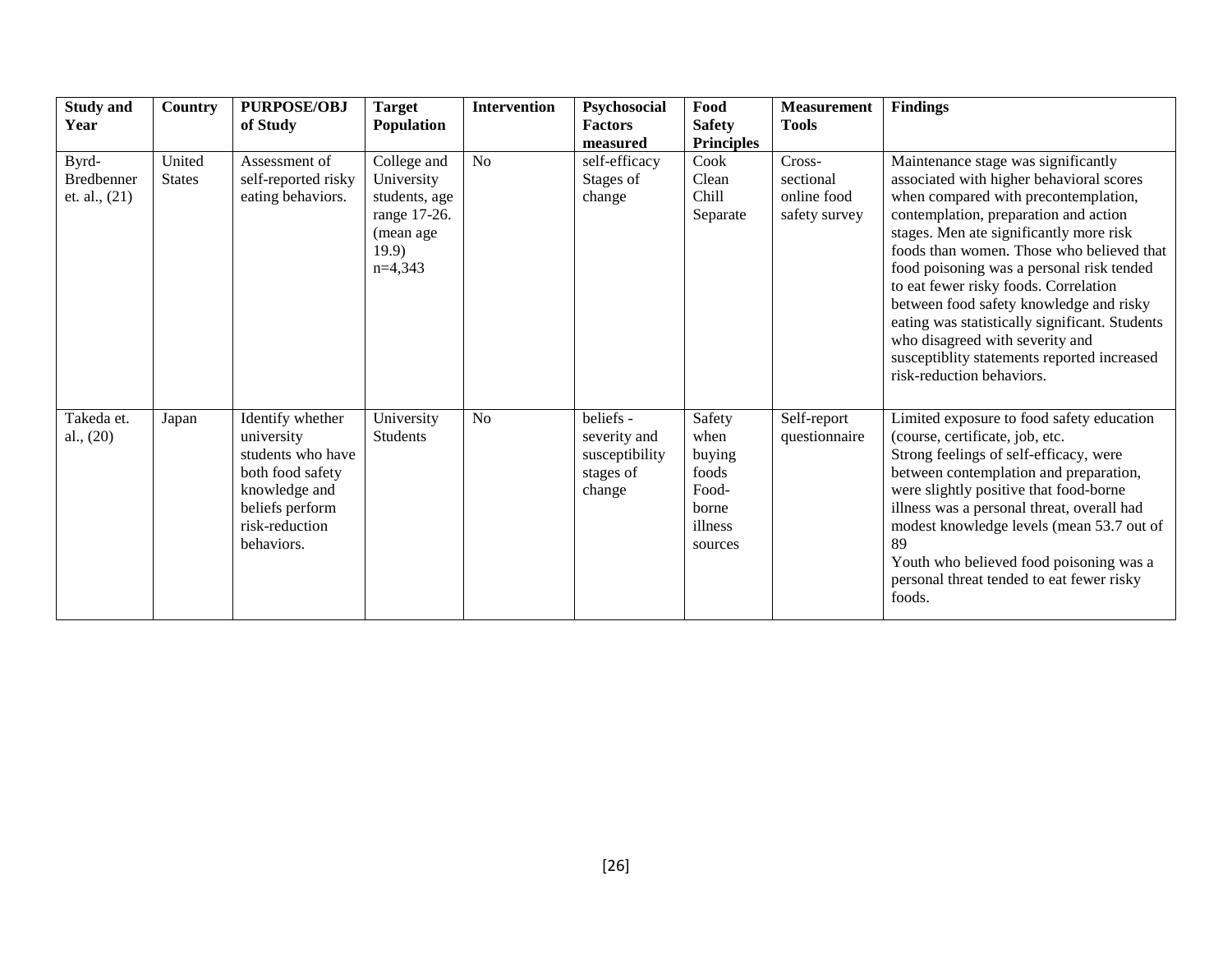# Appendix G

## Application of the Health Belief Model (HBM) and Health Action Process Approach (HAPA) to food safety education in youth

| <b>Study and</b><br>Year                     | <b>Country</b>          | <b>PURPOSE/OBJ</b><br>of Study                                                                                                                              | <b>Target</b><br>Population                                     | <b>Intervention</b>                                                     | Psychosocial<br><b>Factors</b>                                                                                     | <b>Food Safety</b><br><b>Principles</b>                          | <b>Measurement</b><br><b>Tools</b>                             | <b>Findings</b>                                                                                                                                                                                                                                                                                                                                                                                                                                                                                                                                   |
|----------------------------------------------|-------------------------|-------------------------------------------------------------------------------------------------------------------------------------------------------------|-----------------------------------------------------------------|-------------------------------------------------------------------------|--------------------------------------------------------------------------------------------------------------------|------------------------------------------------------------------|----------------------------------------------------------------|---------------------------------------------------------------------------------------------------------------------------------------------------------------------------------------------------------------------------------------------------------------------------------------------------------------------------------------------------------------------------------------------------------------------------------------------------------------------------------------------------------------------------------------------------|
| <b>Health belief model</b>                   |                         |                                                                                                                                                             |                                                                 | measured                                                                |                                                                                                                    |                                                                  |                                                                |                                                                                                                                                                                                                                                                                                                                                                                                                                                                                                                                                   |
| Haapala &<br>Probart, (5)                    | United<br><b>States</b> | "Assess the level<br>of food safety<br>knowledge,<br>perceptions, and<br>self-reported food-<br>handling<br>behaviours among<br>middle school<br>students." | Seventh and<br>eighth grade<br>students in<br>Pennsylvani<br>a. | Yes - five<br>week<br>computer<br>assisted food<br>safey<br>instruction | Self-efficacy<br>Personal<br>susceptibility<br>Perceived<br>severity                                               | Cook<br>Clean<br>Chill<br>Separate                               | Food handling<br>perceptions<br>and behavior<br>questionnaires | Self-efficacy and severity scores were<br>high, well perceived susceptibility scores<br>Food safety knowledge<br>were low.<br>scores indicated only a fair level of food<br>safety knowledge (avg 72% correct<br>answers). Lower knowledge scores<br>related to cooking and cleaning,<br>compared to hand washing, checking<br>foods, and chilling.                                                                                                                                                                                               |
| Byrd-<br><b>Bredbenner</b><br>et. al., $(1)$ | United<br><b>States</b> | Establish baseline<br>data regarding<br>food-handling<br>cognitions and<br>responsibilities of<br>middle schoolers.                                         | Grade 6, 7<br>and 8<br>students.<br>(mean age<br>12.6           | No                                                                      | Perceived<br>threat<br>(susceptibility)<br>and severity<br>benefits<br>barriers<br>self-efficacy<br>cues to action | food safety<br>and food<br>poisoning<br>prevention<br>behaviours | Student,<br>parental, and<br>expert Focus<br>groups            | Threat - most felt susceptible and<br>recognized potential severity of food-<br>borne illnesses.<br>Barriers to behaviors - parents not<br>present, habits, lack of concern, lack of<br>knowledge, peer pressure, experience.<br>Self-efficacy - some expressed a lack of<br>confidence in knowledge and skill.<br>Attitude - felt safe food-handling would<br>protect their health.<br>Subjective Norm - felt parents modeling<br>of safe behaviors was important, but<br>parents not always present. Peers<br>important, want to be like peers. |